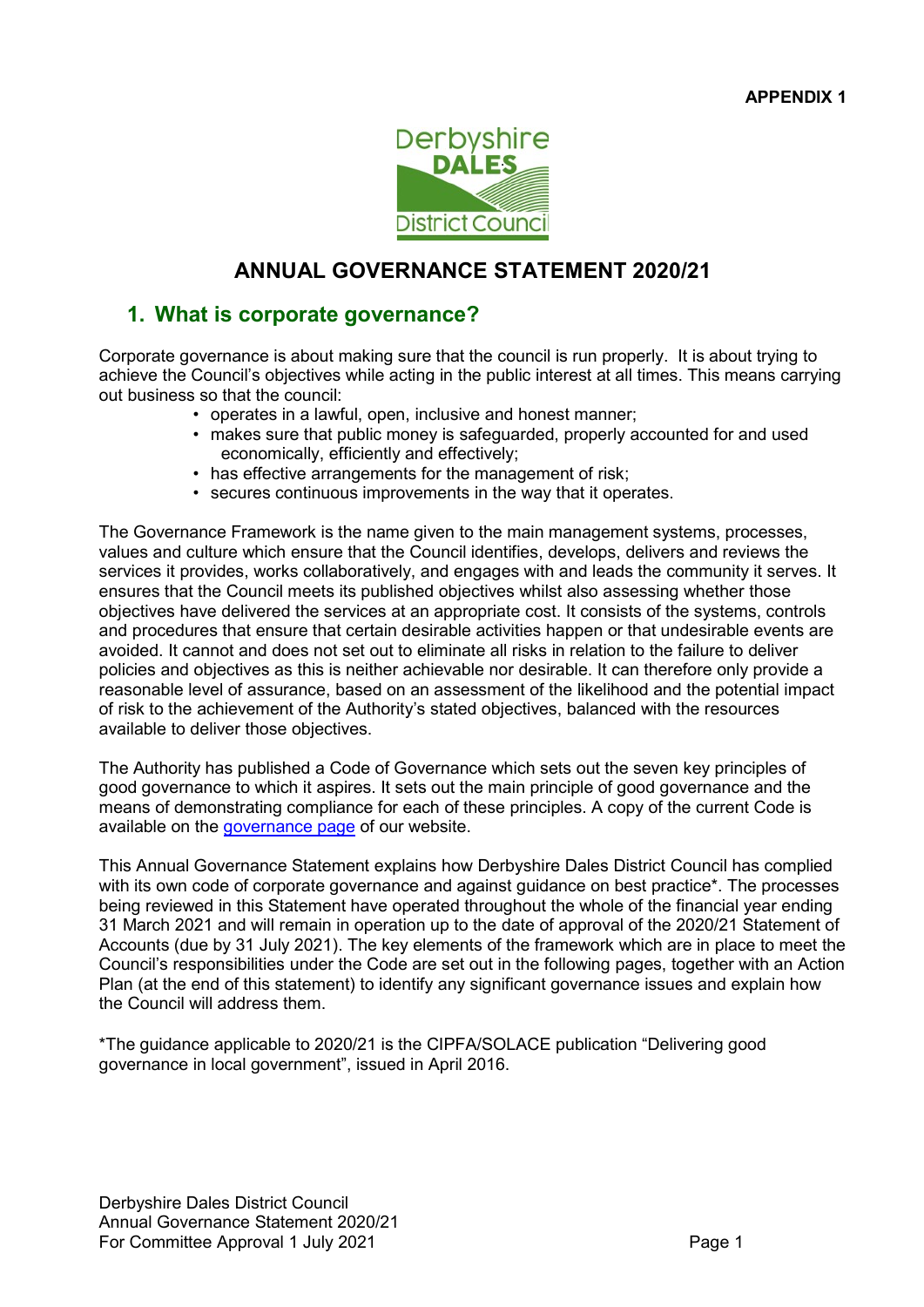# 2. How do we know that our arrangements are working?

Every year a review of the effectiveness of the Council's governance framework is conducted by the Corporate Leadership Team, supported by officers from policy, financial services and legal. Consideration is also given to reports from internal and external audit and from other inspection bodies (e.g. the Local Government Ombudsman's Annual report and findings on individual complaints, Food Standards Agency assessments and peer reviews).

The focus of the review is to:

- collate and evaluate evidence of corporate governance arrangements;
- compare the evidence against the Council's Code of Corporate Governance and the CIPFA/SOLACE guidance\*;
- identify areas requiring action, which are highlighted in the Action Plan at the end of this statement.

The governance review process includes:

- The consideration of the Statement of Accounts;
- The Internal Audit Annual Report, which includes the Internal Audit Consortium Manager's opinion on the overall adequacy and effectiveness of the Council's control environment ;
- A review of compliance with the Council's Local Code of Corporate Governance with reference to CIPFA/Solace Guidance;
- An assessment of the impact of the coronavirus pandemic on governance in 2020/21 and 2021/22 to date;
- An assessment of compliance with CIPFA's Financial Management Code;
- Sign off by the Leader of the Council and the Chief Executive, once approved.

On the basis of our internal review of the operation of the Governance Framework and our assessment against the provisions of the CIPFA/SOLACE Code, the arrangements for the 2020/21 financial year have been assessed as COMPLIANT, with some planned improvements required. This indicates that, in general, strong systems are in place but that there are some processes where further action is required.

Details of the review are set out in the following pages of this statement.

A success during 2020/21 is indicated by

Areas for improvement are highlighted by



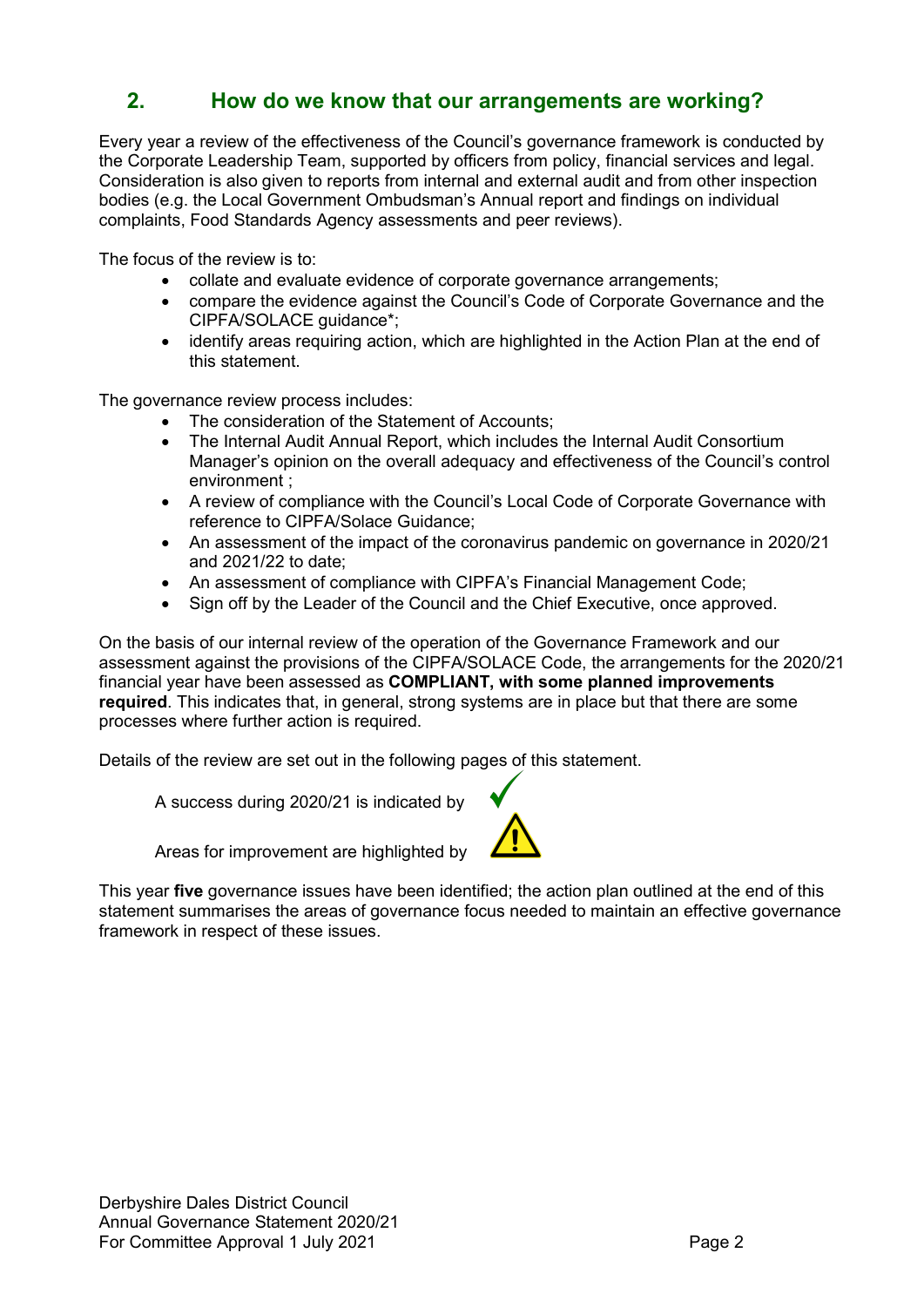# 3. Did we meet the principles of Corporate Governance set out in our Code?

Derbyshire Dales District Council Annual Governance Statement 2020/21 For Committee Approval 1 July 2021 **Page 3**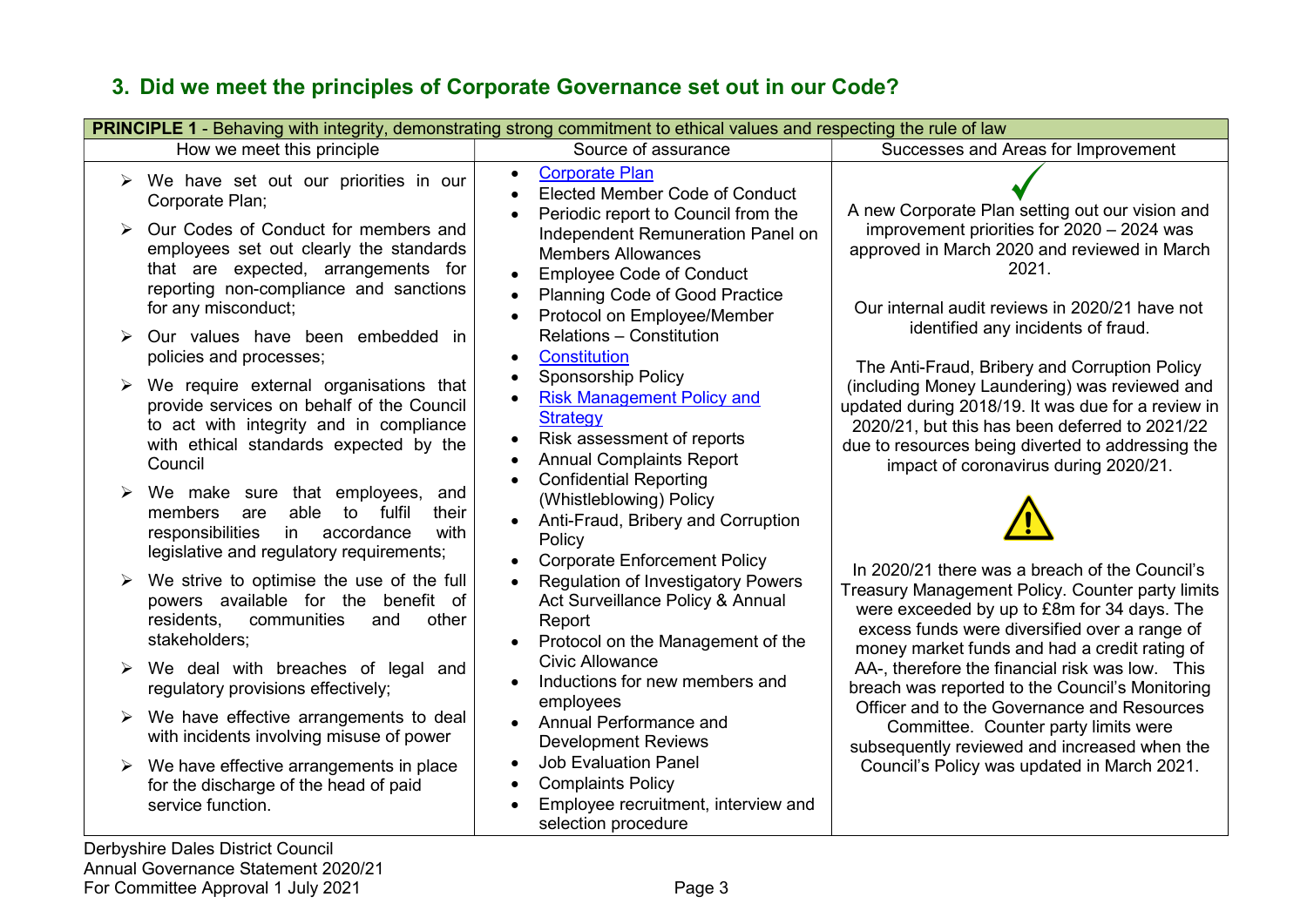| Job descriptions<br>Compliance with CIPFA's "Statement<br>on the Role of the Role of the head of<br>Internal Audit"<br>Compliance with CIPFA's "Statement<br>on the Role of the Chief Financial<br>Officer in Local Government"<br>Records of legal advice provided by<br>officers<br>Monitoring Officer provisions<br>Procurement policy<br><b>Information Governance Framework</b><br>and Strategy<br><b>Data Protection Policy</b><br>Contracts with service providers.<br>Reports from the Local Government<br>Ombudsman & Annual Report to<br>Governance & Resources Committee<br>Audit reports issued by Food<br><b>Standards Agency</b><br><b>Food Law Enforcement Service</b><br><b>Business Plan</b><br>The Chief Executive is the Council's<br>Head of Paid Service, who is<br>supported in this role by the<br>Corporate Leadership Team and the<br>Human Resources Manager. |  |
|-----------------------------------------------------------------------------------------------------------------------------------------------------------------------------------------------------------------------------------------------------------------------------------------------------------------------------------------------------------------------------------------------------------------------------------------------------------------------------------------------------------------------------------------------------------------------------------------------------------------------------------------------------------------------------------------------------------------------------------------------------------------------------------------------------------------------------------------------------------------------------------------|--|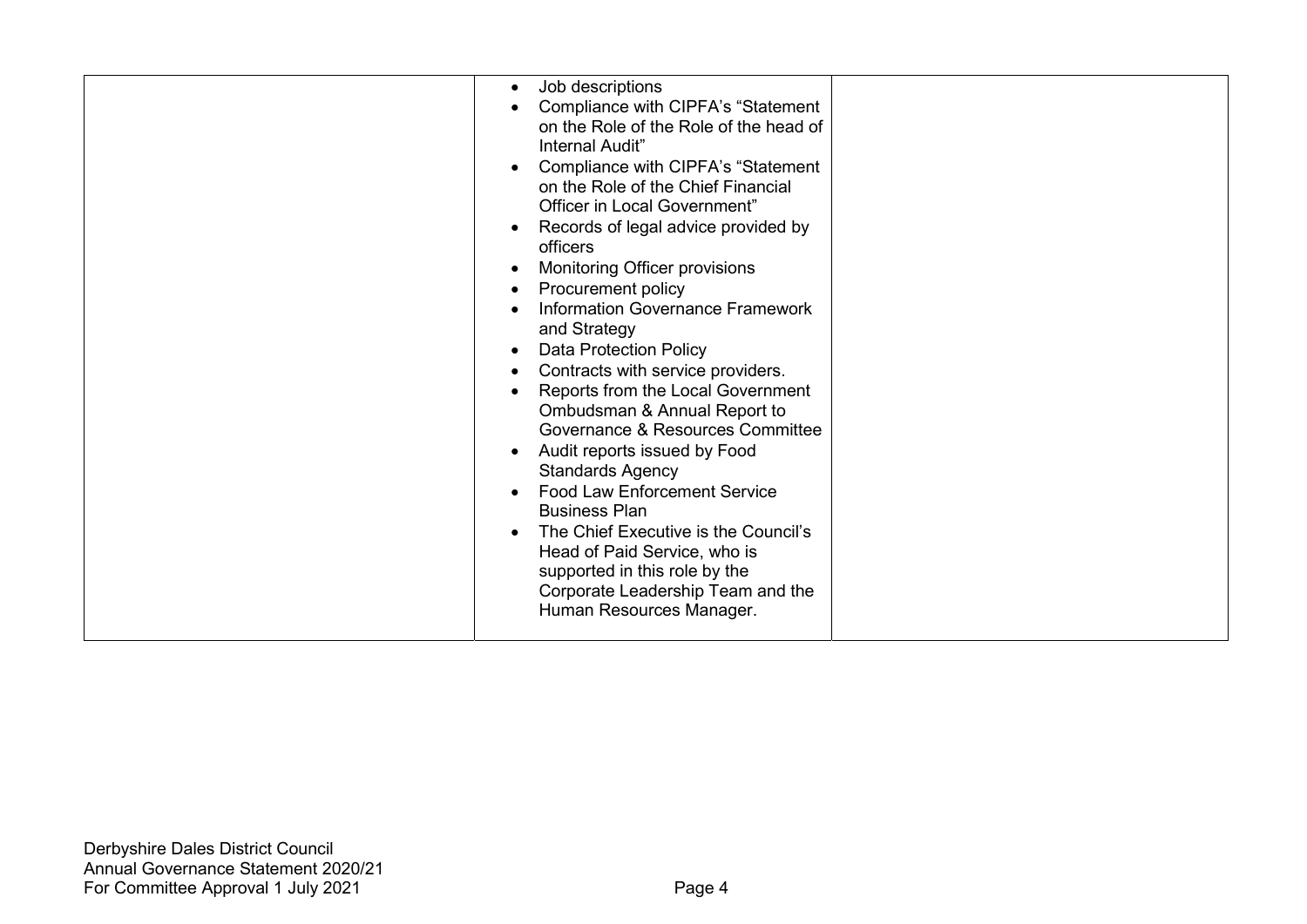| <b>PRINCIPLE 2 - Ensuring openness and comprehensive stakeholder engagement</b> |                                                                                                                                                                                                                                                                                                                                                                          |                                                                                                                                                                                                                                                                  |                                                                                                                                                                                                                                                                                                                                                                                                                                     |  |
|---------------------------------------------------------------------------------|--------------------------------------------------------------------------------------------------------------------------------------------------------------------------------------------------------------------------------------------------------------------------------------------------------------------------------------------------------------------------|------------------------------------------------------------------------------------------------------------------------------------------------------------------------------------------------------------------------------------------------------------------|-------------------------------------------------------------------------------------------------------------------------------------------------------------------------------------------------------------------------------------------------------------------------------------------------------------------------------------------------------------------------------------------------------------------------------------|--|
|                                                                                 | How we meet this principle                                                                                                                                                                                                                                                                                                                                               | Source of assurance                                                                                                                                                                                                                                              | Successes and Areas for Improvement                                                                                                                                                                                                                                                                                                                                                                                                 |  |
|                                                                                 | $\triangleright$ Our Committee and Council meetings are<br>open to the public and agendas, reports<br>and minutes are available on our website;<br>The minutes of our meetings provide<br>clear reasoning and evidence<br>for<br>decisions;                                                                                                                              | <b>Constitution</b><br>$\bullet$<br><b>Corporate Plan</b><br>$\bullet$<br>Reasoned decisions at quasi-judicial<br>$\bullet$<br>meetings<br>Annual review of Planning decisions<br>$\bullet$<br><b>FOI Publication Scheme</b><br>Details of spending over £250 on | The Local Government Association Peer<br>Challenge team reported that the district council<br>has a good understanding and appreciation of its<br>local context and is focussing on continually                                                                                                                                                                                                                                     |  |
| ➤                                                                               | We have a clear policy on information<br>transparency;<br>our website we<br>On<br>publish<br>key<br>indicators,<br>financial<br>performance<br>information and details of the earnings,<br>interests and activities of our Members<br>and senior managers.                                                                                                               | website<br><b>Regulation of Investigatory Powers</b><br>$\bullet$<br>Act 2000 Policy<br><b>Data Protection Policy</b><br><b>Council and Committee decisions</b><br>Report pro-formas<br>Web casting and recording of<br>meetings                                 | improving local community relationships. The<br>Council is also regarded as an effective leader of<br>the district by partners who attest to the authority<br>being a good partner to work with.<br>During the year we received 621 Freedom of<br>Information requests (down from 849 in 2019/20).<br>We responded to 495 FOI requests (80%),                                                                                       |  |
|                                                                                 | We consult widely on our plans and use<br>feedback to inform our decisions; we<br>provide information in response<br>to<br>of<br>Information<br>Freedom<br>requests<br>wherever possible to do so under relevant<br>law and outline any exceptions to this<br>policy. We publish our Freedom of<br>Information Policy and procedures.<br>We operate clear and accessible | <b>Public Participation Scheme</b><br><b>Area Community Forums</b><br><b>Town and Parish Council Conference</b><br><b>Market Traders Forums</b><br>Matlock Bath Illuminations Project<br>Group<br>Council website<br>Calendar of meetings                        | redirected 87 (14%) to Derbyshire County Council<br>and 37 requests (6%) were covered by<br>exemption. Where requests were covered by<br>exemption, we gave details of the exemption in<br>our response; the most common reason for<br>exemption (17 requests) was that the information<br>was already accessible by other means.<br><b>Contract Standing Orders and Financial</b><br>Regulations were reviewed and updated in July |  |
|                                                                                 | arrangements for procuring supplies and<br>services.                                                                                                                                                                                                                                                                                                                     | <b>Communications Strategy</b><br>$\bullet$<br><b>Community &amp; Engagement Strategy</b><br>$\bullet$<br>Equality, Consultation and<br>$\bullet$                                                                                                                | 2020.                                                                                                                                                                                                                                                                                                                                                                                                                               |  |
|                                                                                 | We have regular meetings with larger<br>Town and Parish Councils to ensure that<br>we work more closely.                                                                                                                                                                                                                                                                 | Engagement Plan<br><b>Equality and Diversity Policy</b><br>$\bullet$<br><b>Annual Equality Plan</b>                                                                                                                                                              | The Local Government Association Peer<br>Challenge team made several recommendations<br>to address a series of challenges, including:<br>• Developing a strong narrative and vision for                                                                                                                                                                                                                                             |  |
|                                                                                 | We have a programme of forums /<br>with<br>workshops<br>to<br>engage<br>local<br>businesses.                                                                                                                                                                                                                                                                             | Residents' Panel<br><b>Business Engagement Programme</b><br><b>Statement of Community Involvement</b><br>Record of consultations and use of<br>feedback from consultations                                                                                       | the area:<br>• Improvements to the Corporate Plan;<br>• Ensuring that the approach to<br>commercialisation is realistic;                                                                                                                                                                                                                                                                                                            |  |

Derbyshire Dales District Council Annual Governance Statement 2020/21 For Committee Approval 1 July 2021 **Page 5**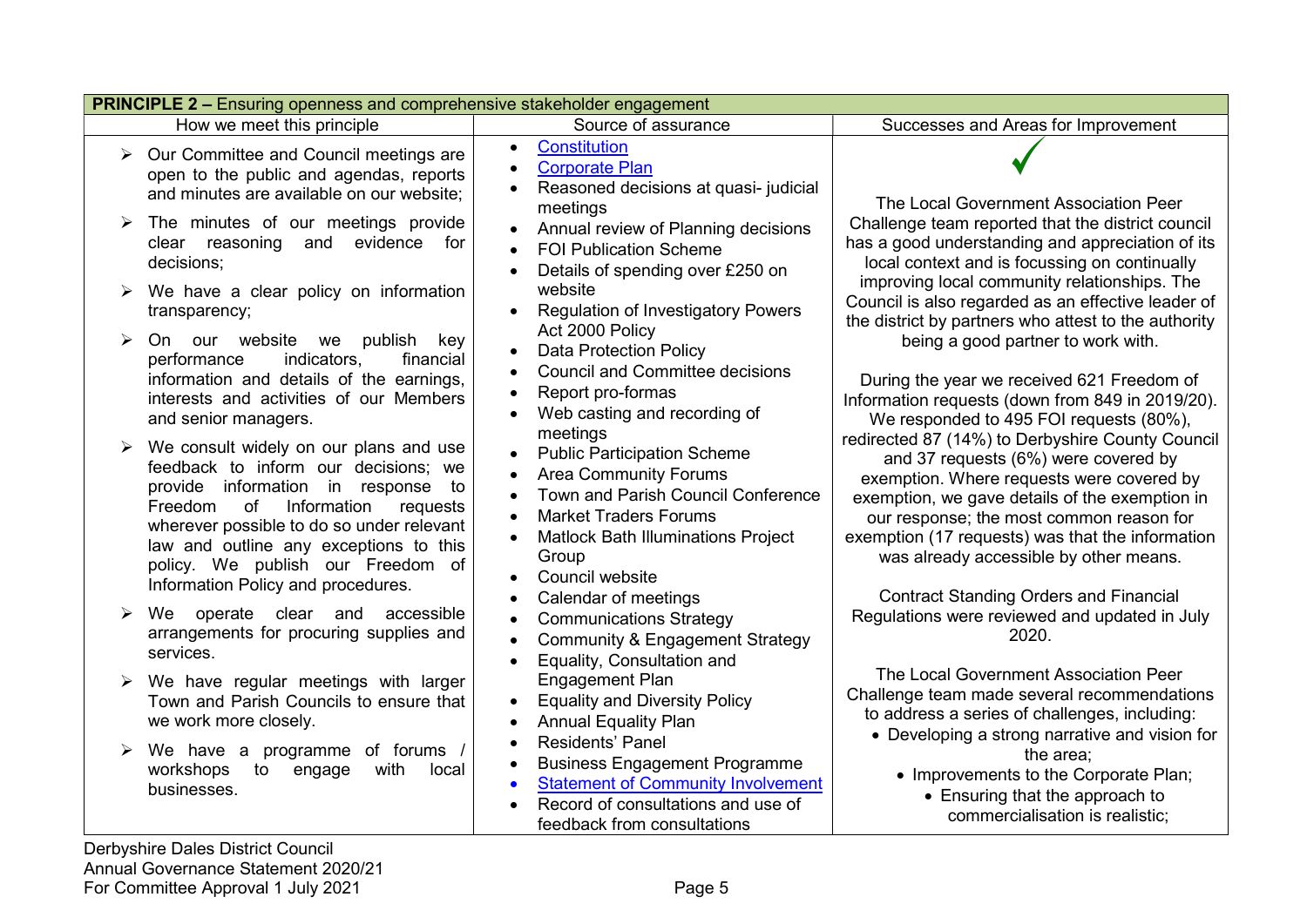| Contract standing orders<br><b>Financial Regulations</b><br><b>Procurement Strategy</b><br>Reasons for decisions recorded in all<br>regulatory and quasi-judicial matters<br>All reports include options, risks and<br>potential outcomes | • Consideration of the Council's skills base<br>and investment capability;<br>• Engaging with strategic and local<br>organisations to build trust and community<br>capacity to advocate for and deliver on<br>important initiatives.                                                                                                                                                         |
|-------------------------------------------------------------------------------------------------------------------------------------------------------------------------------------------------------------------------------------------|----------------------------------------------------------------------------------------------------------------------------------------------------------------------------------------------------------------------------------------------------------------------------------------------------------------------------------------------------------------------------------------------|
| • Procurement decisions require a<br>clear audit trail including reasons<br>All recruitment decisions are<br>reasoned and recorded                                                                                                        | In July 2020 the Council approved a Peer<br>Challenge Action Plan to address these issues.<br>Progress on implementing the Action Plan has<br>been delayed owing to officers focussing on other<br>higher priority work during the coronavirus<br>pandemic. While the implementation of these<br>actions will strengthen the Council, they are not<br>seen as significant governance issues. |

| <b>PRINCIPLE 3 –</b> Defining outcomes in terms of sustainable economic, social and environmental benefits                                                                                                                    |                                                                                                                                                                                                               |  |  |
|-------------------------------------------------------------------------------------------------------------------------------------------------------------------------------------------------------------------------------|---------------------------------------------------------------------------------------------------------------------------------------------------------------------------------------------------------------|--|--|
| How we meet this principle<br>Source of assurance                                                                                                                                                                             | Successes and Areas for Improvement                                                                                                                                                                           |  |  |
| <b>Corporate Plan &amp; Priorities</b><br>$\triangleright$ We have set out our priorities, aims,<br><b>Service Plans</b><br>vision and values in our Corporate Plan;                                                          | Community & Engagement Strategy                                                                                                                                                                               |  |  |
| $\triangleright$ We set key performance indicators for<br>Equality, Consultation and<br>monitor<br>actual<br>each<br>and<br>vear<br><b>Engagement Plan</b><br>performance against targets;<br><b>Risk Management Strategy</b> | In 2020/21 we paid 99.5% of non-disputed<br>supplier invoices (3,981 invoices) on time (within                                                                                                                |  |  |
| financial<br>We have a medium<br>term<br><b>Annual Revenue Budget</b><br>financial<br>strategy<br>to<br>ensure<br>our<br>sustainability;                                                                                      | 30 days) - only 21 invoices were paid late.<br><b>Medium Term Financial Strategy</b><br>The Risk Management Policy and Strategy was<br>Capital Programme & Prudential<br>reviewed and updated during 2020/21. |  |  |
| Indicators<br>We operate an effective system of risk<br>management;<br>of the Statement of Accounts)                                                                                                                          | Annual Governance Statement (part<br>Up to 8 June 2021, we have paid over £36m                                                                                                                                |  |  |
| Our reports include an assessment of<br><b>Annual Audit Letter</b><br>financial, legal and corporate risks and<br>equalities,<br>consider<br>environmental,                                                                   | (10,415 grant payments) to support businesses<br>affected by the coronavirus pandemic.<br>Financial Regulations - Constitution                                                                                |  |  |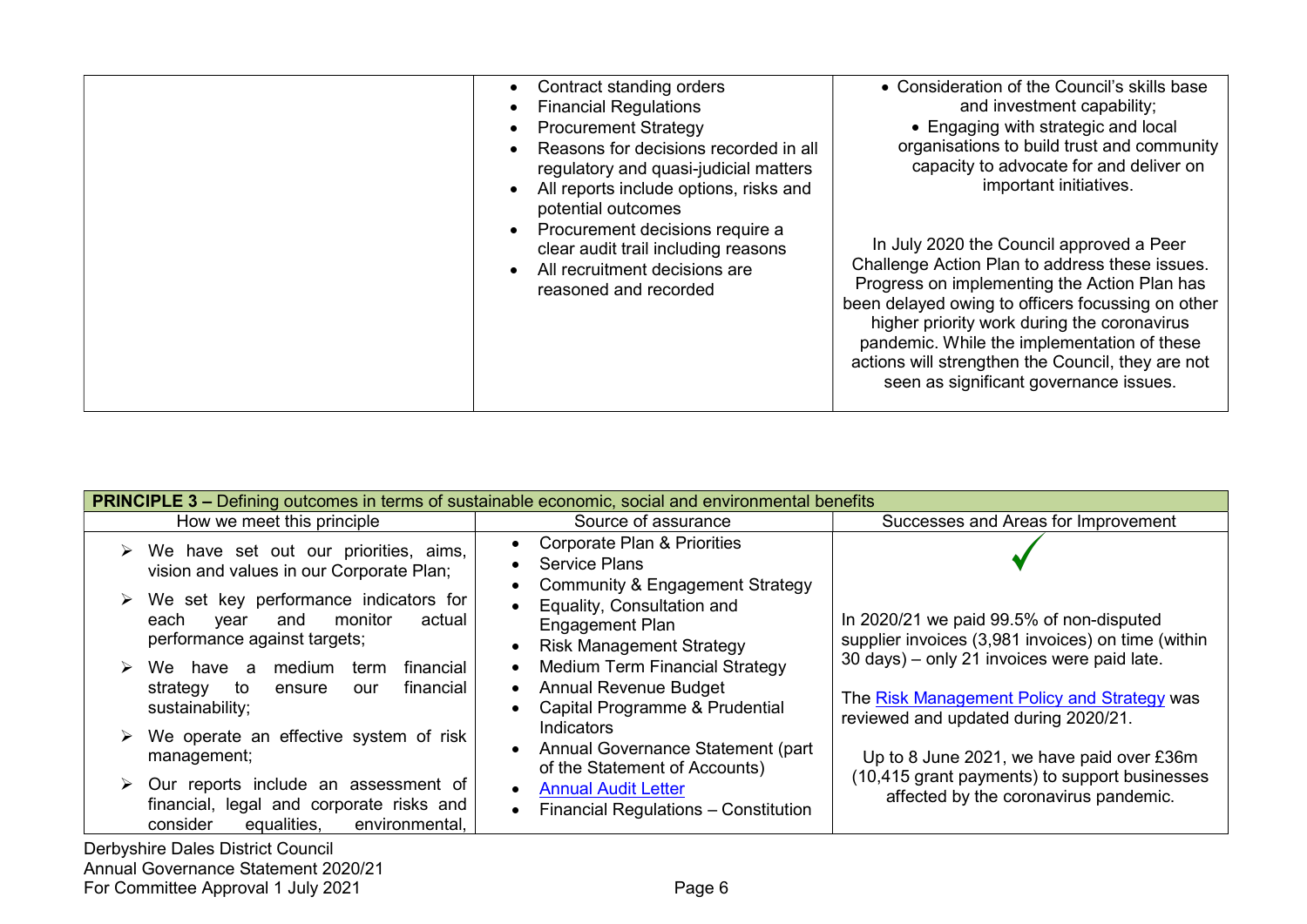| rights,<br>and<br>health, human<br>personnel<br>property issues;<br>We<br>impact  <br>equality<br>carry<br>out<br>assessments to ensure fair access to<br>services. | Contract Standing Orders -<br>$\bullet$<br>Constitution<br>Asset Management Plan<br>$\bullet$<br><b>Equality Impact Assessments</b><br>$\bullet$<br><b>Area Community Forums</b><br>$\bullet$<br>• Planning: Material Considerations<br>• Committee Reports<br>Consultation feedback is taken into<br>$\bullet$<br>account at the point of decisions | Working with our partner, Chesterfield Borough<br>Council, we made payments under the Test and<br>Trace Support Scheme.<br>The Council worked with the Local Resilience<br>Forum to ensure that we were prepared for Brexit<br>and the impact of the Coronavirus pandemic. |
|---------------------------------------------------------------------------------------------------------------------------------------------------------------------|------------------------------------------------------------------------------------------------------------------------------------------------------------------------------------------------------------------------------------------------------------------------------------------------------------------------------------------------------|----------------------------------------------------------------------------------------------------------------------------------------------------------------------------------------------------------------------------------------------------------------------------|
|---------------------------------------------------------------------------------------------------------------------------------------------------------------------|------------------------------------------------------------------------------------------------------------------------------------------------------------------------------------------------------------------------------------------------------------------------------------------------------------------------------------------------------|----------------------------------------------------------------------------------------------------------------------------------------------------------------------------------------------------------------------------------------------------------------------------|

| <b>PRINCIPLE 4 -</b> Determining the interventions necessary to optimise the achievement of intended outcomes. |                                                                                                                                                                                                                                                                                                                            |                                                                                                                                                                                                                                                                                                                                                                                                                                                                                                                                                                                                     |  |
|----------------------------------------------------------------------------------------------------------------|----------------------------------------------------------------------------------------------------------------------------------------------------------------------------------------------------------------------------------------------------------------------------------------------------------------------------|-----------------------------------------------------------------------------------------------------------------------------------------------------------------------------------------------------------------------------------------------------------------------------------------------------------------------------------------------------------------------------------------------------------------------------------------------------------------------------------------------------------------------------------------------------------------------------------------------------|--|
|                                                                                                                | How we meet this principle                                                                                                                                                                                                                                                                                                 | Source of assurance<br>Successes and Areas for Improvement                                                                                                                                                                                                                                                                                                                                                                                                                                                                                                                                          |  |
|                                                                                                                | Our reports include an assessment<br>of financial, legal and corporate risks<br>consider<br>equalities,<br>and<br>environmental, health, human rights,<br>personnel and property issues;<br>We consult and use feedback from<br>residents and service users when<br>making decisions about significant<br>service changes; | Consultation and review of<br>$\bullet$<br>feedback including Area<br><b>Community Forums</b><br>Risk Management Hub & Risk<br>We updated our Medium Term Financial Strategy in<br>Registers<br>March 2021 and our Medium Term Financial Plan in<br>Key Performance Indicators<br>August 2020, January 2021 and March 2021.<br><b>Service Plans</b><br>$\bullet$<br><b>Medium Term Financial Strategy</b><br>The Local Government Association Peer Challenge team<br><b>Medium Term Financial Plan</b><br>reported that through focused and prudent management,<br>Budget preparation in accordance |  |
|                                                                                                                | We have strategic and operational<br>plans, including a medium, term<br>financial strategy, annual budgets,<br>and service plans, that support the<br>aims set out in the corporate plan;                                                                                                                                  | the council has a strong financial position which provides<br>with agreed strategy and MTFP.<br>a foundation for the council's future ambition.<br>Budget guidance and processes,<br>$\bullet$<br>including revised estimates<br>In 2020/21 we carried out public consultation exercises<br>Capital Programme process and<br>$\bullet$<br>on:<br>scorecard<br>• Spending proposals for 2021/22                                                                                                                                                                                                      |  |
|                                                                                                                | We set key performance indicators<br>(KPIs)<br>identify<br>to<br>how<br>the<br>of<br>services<br>performance<br>and<br>projects is measured. We include<br>financial penalties<br>in<br>outsourced<br>contracts that can be used when                                                                                      | Annual Audit and Inspection Letter<br>• Sex Entertainment Venues Policy<br><b>Confidential Reporting</b><br>$\bullet$<br>• Housing Needs for 3 parishes<br>(Whistleblowing) Policy<br>• Regeneration project at Hurst Farm, Matlock<br>Anti-Fraud, Bribery and Corruption<br>• Kirk Ireton Neighbourhood Plan<br>Policy<br>• Residents' satisfaction with the Council's<br>Regulation of Investigatory Powers<br>communications during the coronavirus pandemic.<br><b>Act Surveillance Policy</b>                                                                                                  |  |

Derbyshire Dales District Council Annual Governance Statement 2020/21 For Committee Approval 1 July 2021 **Page 7** Page 7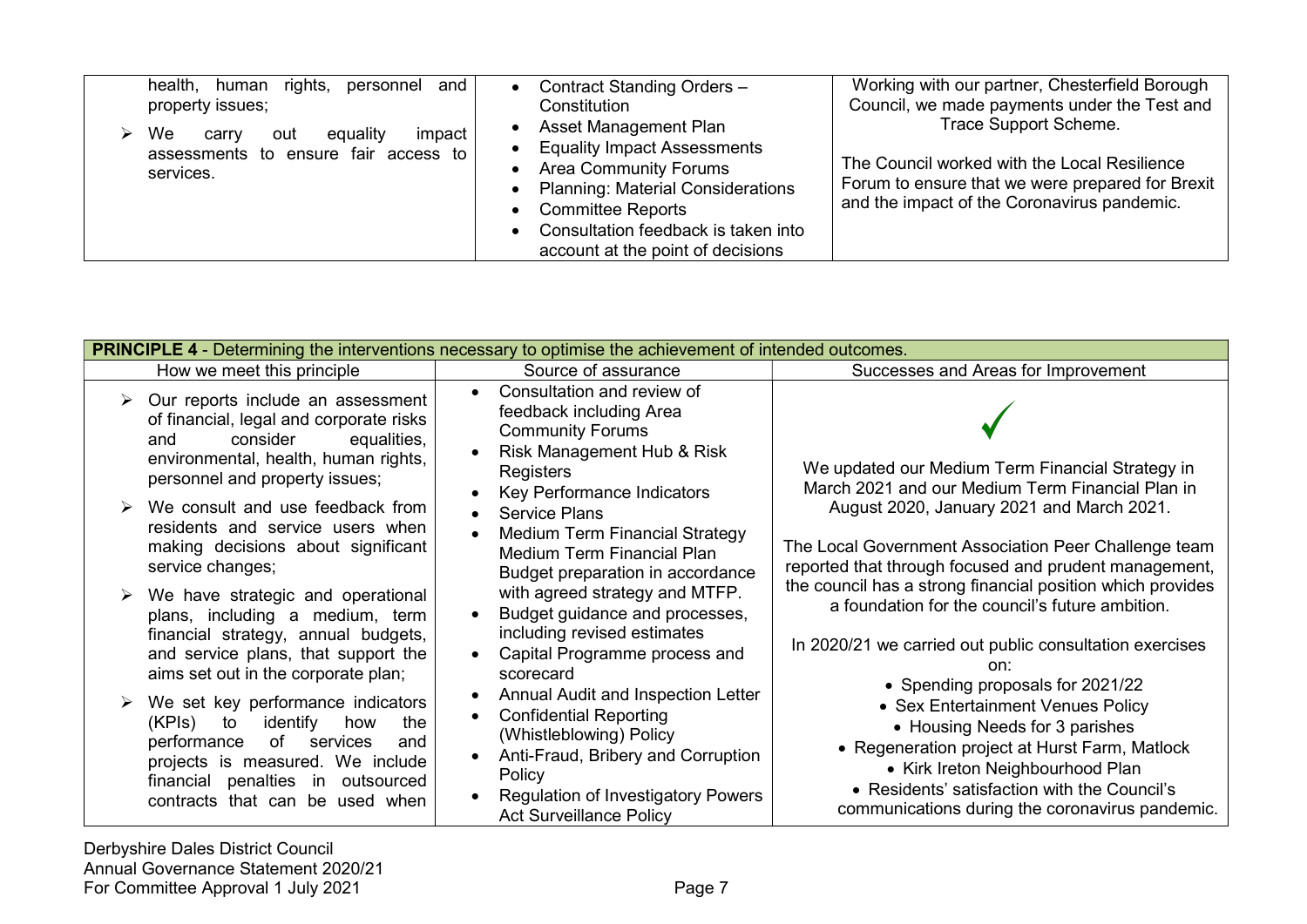KPIs are not achieved.

- $\triangleright$  We consider and monitor risks facing each partner when working collaboratively, including shared risks
- $\triangleright$  We review service quality regularly
- $\triangleright$  Our medium term financial strategy integrates and balances service priorities, affordability and other resource constraints
- $\triangleright$  We aim to achieve 'social value' through service planning and commissioning.
- Annual Review of Complaints
- Calendar of meetings
- Communications Strategy
- Minutes of regular monitoring meetings with outsourced service providers including details of compliance with Key Performance Indicators

In response to our consultation, 60.5% of respondents said that they were very well informed or fairly well informed during the coronavirus pandemic.

In 2020/21 we made a Declaration of Air Quality Management Area for nitrogen dioxide in relation to Buxton Road and St John's Street in Ashbourne.

We have regular meetings with contractors who provide outsourced services.

For 2020/21, some KPIs were suspended (due to the coronavirus pandemic) in accordance with Cabinet Office guidance for the outsourced contracts for leisure management and revenues and benefits. As a result of these exceptional circumstances, no financial penalties were applied to contracts for leisure management or revenues and benefits in 2020/21.

For the waste management contract, KPIs were again temporarily suspended as a result of Cabinet Office and DEFRA guidance but reinstated on 15 March 2021. Whilst

Serco are contesting the reinstatement of the KPIs, Council officers are continuing to monitor problems with missed bin collections and other performance issues and are considering whether the application of financial penalties is appropriate.

These, along with general performance standards, were discussed at the contract meetings.



The Council's Medium Term Financial Plan needs to be updated to show how it plans to address the budget gap for future years. See Principle 6 for further information.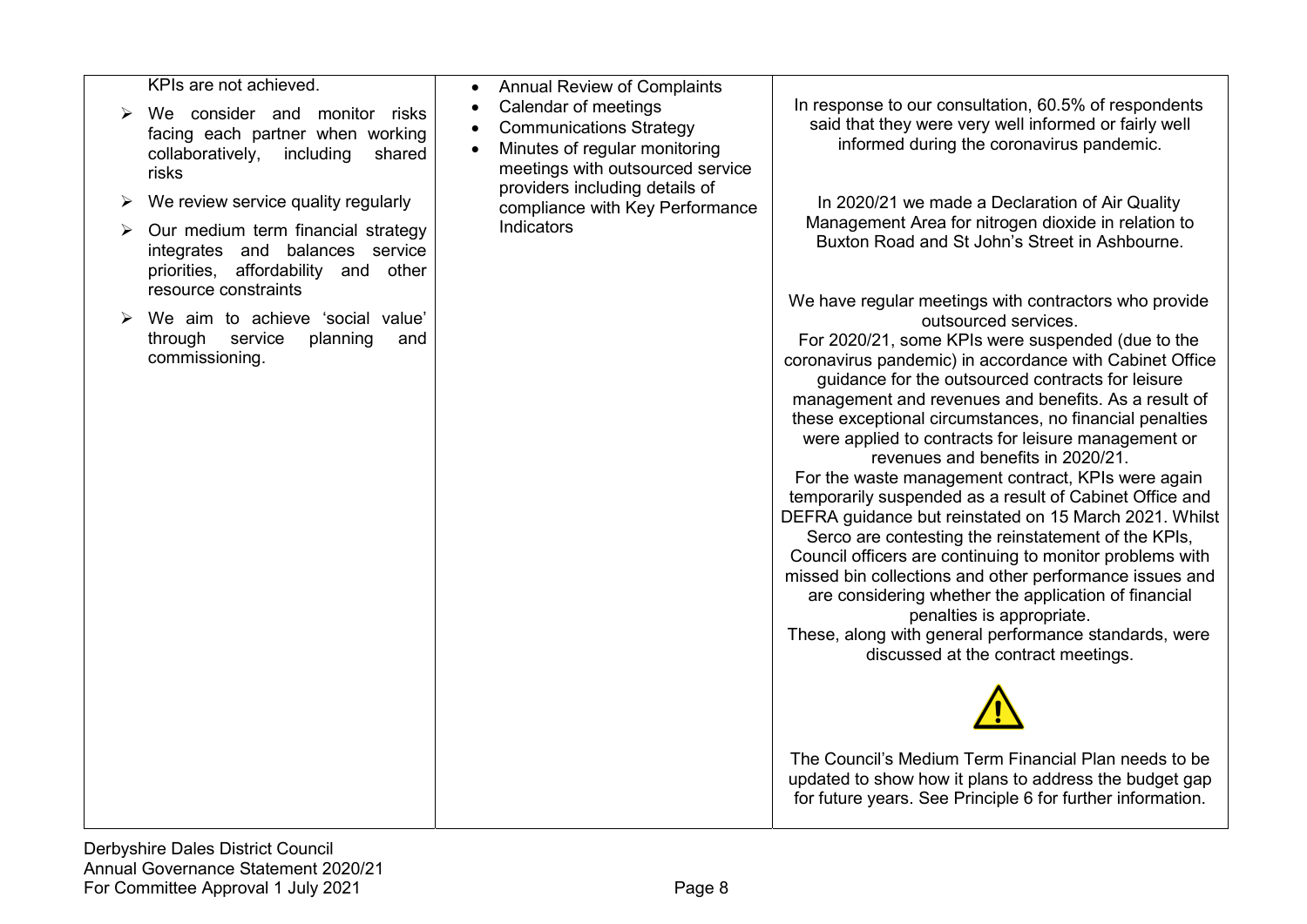| <b>PRINCIPLE 5</b> - Developing the entity's capacity including the capability of its leadership and the individuals within it |                                                                                                                                                                               |                                                                                                                                                                           |                                                                                                                                                                                                                                           |  |
|--------------------------------------------------------------------------------------------------------------------------------|-------------------------------------------------------------------------------------------------------------------------------------------------------------------------------|---------------------------------------------------------------------------------------------------------------------------------------------------------------------------|-------------------------------------------------------------------------------------------------------------------------------------------------------------------------------------------------------------------------------------------|--|
|                                                                                                                                | How we meet this principle                                                                                                                                                    | Source of assurance                                                                                                                                                       | Successes and Areas for Improvement                                                                                                                                                                                                       |  |
| ➤                                                                                                                              | We recognise the<br>benefits<br>$\circ$ of<br>partnerships<br>collaborative<br>and<br>working;                                                                                | Constitution<br>$\bullet$<br>Scheme of Delegation<br>$\bullet$<br>Member Development Scheme                                                                               | In 2020/21 our partners, Arvato and subsequently                                                                                                                                                                                          |  |
|                                                                                                                                | All employees have an induction and<br>Performance<br>annual<br>and<br>an<br>Development Review;                                                                              | <b>Employee Development Scheme</b><br>Member Training and<br>Development Programme<br>Annual corporate and vocational                                                     | Chesterfield Borough Council, achieved all the key<br>performance indicators in the Revenues and Benefits<br>contract, with the exception of those relating to in-year                                                                    |  |
| ➤                                                                                                                              | We have a Member Code of<br>Conduct, inductions and a Member<br>Training and Induction Programme<br>to ensure that elected and appointed<br>leaders understanding their roles | training plan agreed by CLT<br>Insight - Internal management<br>development programme<br><b>Member Induction</b><br>$\bullet$<br>Member Representative roles<br>$\bullet$ | collection of council tax and business rates and collection<br>of council tax for the year before. These were impacted by<br>the coronavirus pandemic.<br>Our Performance and Development Review action plans                             |  |
|                                                                                                                                | and the Council's objectives<br>Our Constitution includes a Scheme                                                                                                            | <b>Employee Induction</b><br>$\bullet$<br>Job Descriptions and Person<br>Specifications                                                                                   | are linked to the priorities set out in our Corporate Plan.                                                                                                                                                                               |  |
|                                                                                                                                | of Delegation that sets out clearly<br>the decisions that are delegated to<br>officers                                                                                        | Arrangements for succession<br>$\bullet$<br>planning                                                                                                                      | ICT security awareness training is mandatory for new<br>employees who use ICT and it has to be refreshed every                                                                                                                            |  |
| ≻                                                                                                                              | The leader and the chief executive<br>have clearly defined and distinctive<br>leadership roles                                                                                | Annual review of Scheme of<br>Delegation, Contract Standing<br><b>Orders and Financial Regulations</b><br>LOLA - internal training                                        | 2 years.by all ICT users. In 2020 76 ICT users undertook<br>this training, with a further 46 completing the training in<br>2021 to date. The full staff refresh didn't take place in<br>2020/21 due to the pandemic and implementation of |  |
|                                                                                                                                | Taking steps to consider<br>the<br>leadership's own effectiveness and<br>ensuring leaders are open<br>to<br>constructive feedback from peer<br>review and inspections         | programme<br><b>Peer Reviews</b><br>Efficient use of systems and<br>$\bullet$<br>technology<br>Shared Learning: Notes of                                                  | business continuity. However, all DDDC Members were<br>invited to undertake SAT in 2020. The course content is<br>currently being reviewed before progressing with a refresh<br>to include both staff and Members.                        |  |
| ➤                                                                                                                              | We encourage shared learning,<br>including<br>lessons<br>learnt<br>from<br>weaknesses<br>governance<br>both<br>internal and external;                                         | Management Meetings, Peer<br>Reviews, Hubs, Benchmarking,<br>Networking with other local<br>authorities & through membership<br>of organisations such as the Local        | In 2020/21 we recruited a Climate Change Project Officer.                                                                                                                                                                                 |  |
| ➤                                                                                                                              | There is a public participation<br>session at the beginning of Council<br>and Policy Committee meetings,                                                                      | Government Association.<br><b>Human Resource Policies</b><br>Employee counselling service<br>$\bullet$                                                                    |                                                                                                                                                                                                                                           |  |
|                                                                                                                                | We have arrangements in place to                                                                                                                                              | Work of Health & Safety<br>$\bullet$                                                                                                                                      |                                                                                                                                                                                                                                           |  |
|                                                                                                                                | Derbyshire Dales District Council                                                                                                                                             |                                                                                                                                                                           |                                                                                                                                                                                                                                           |  |

Annual Governance Statement 2020/21 For Committee Approval 1 July 2021 **Page 9**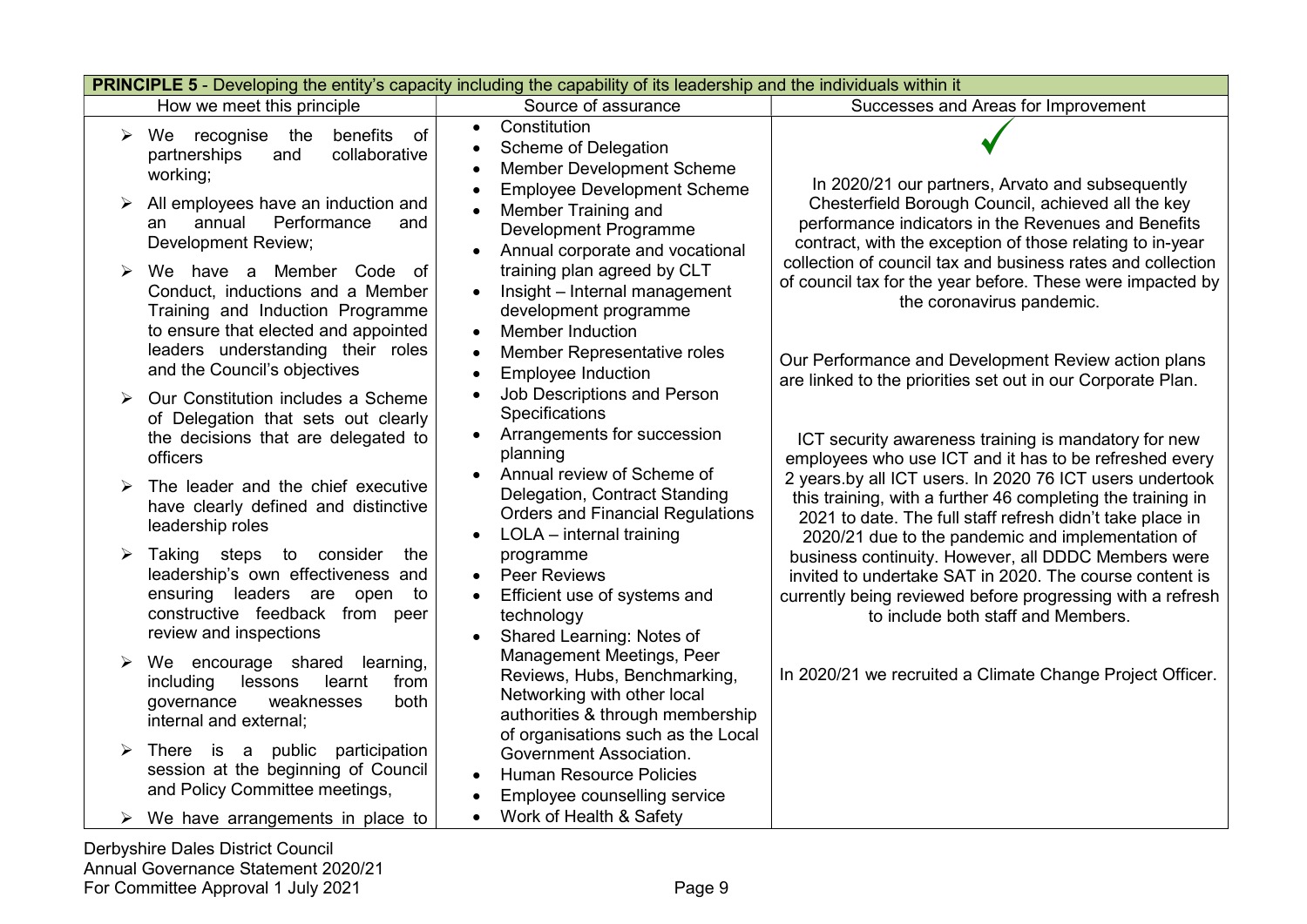| support the health and wellbeing of<br>our employees. | Committee<br>Active Workplace Programme<br><b>Employee Group</b><br>Senior Management Team<br>Trade union recognition and | During 2020/21 the following mandatory training was<br>undertaken by employees:                                                                                                                             |
|-------------------------------------------------------|---------------------------------------------------------------------------------------------------------------------------|-------------------------------------------------------------------------------------------------------------------------------------------------------------------------------------------------------------|
|                                                       | consultation.                                                                                                             |                                                                                                                                                                                                             |
|                                                       |                                                                                                                           | Safeguarding and Child Protection = 34                                                                                                                                                                      |
|                                                       |                                                                                                                           | Safeguarding Adults at Risk = 33                                                                                                                                                                            |
|                                                       |                                                                                                                           | Managing Health & Safety = 39                                                                                                                                                                               |
|                                                       |                                                                                                                           | Equality Act $2010 = 43$                                                                                                                                                                                    |
|                                                       |                                                                                                                           | Display Screen Equipment = 37                                                                                                                                                                               |
|                                                       |                                                                                                                           | Data Protection (Foundation) 2020 = 157                                                                                                                                                                     |
|                                                       |                                                                                                                           | Data Protection (Data Security) 2020 = 157                                                                                                                                                                  |
|                                                       |                                                                                                                           | Prevent (Counter Terrorism (2021) = 77                                                                                                                                                                      |
|                                                       |                                                                                                                           | To fully develop our employees and to further mitigate<br>risks, it is recommended that a comprehensive<br>programme of mandatory training for all employees and<br>Members should be delivered in 2021/22. |

| <b>PRINCIPLE 6 - Managing risks and performance through robust internal control and strong public financial management</b> |                                                                                                                                                                                                                                                                                        |                                                                                                                                                                                                                                                                                                            |                                                                                                                                                                                                                                                                                                               |
|----------------------------------------------------------------------------------------------------------------------------|----------------------------------------------------------------------------------------------------------------------------------------------------------------------------------------------------------------------------------------------------------------------------------------|------------------------------------------------------------------------------------------------------------------------------------------------------------------------------------------------------------------------------------------------------------------------------------------------------------|---------------------------------------------------------------------------------------------------------------------------------------------------------------------------------------------------------------------------------------------------------------------------------------------------------------|
|                                                                                                                            | How we meet this principle                                                                                                                                                                                                                                                             | Source of assurance                                                                                                                                                                                                                                                                                        | Successes and Areas for Improvement                                                                                                                                                                                                                                                                           |
| ➤                                                                                                                          | $\triangleright$ We have robust arrangements for risk<br>including<br>Risk<br>management<br>a<br>Management Hub that meets regularly to<br>review Strategic Risks;<br>management strategy<br>Our risk<br>and<br>policies on internal control are aligned<br>with corporate priorities; | <b>Risk Management Strategy</b><br><b>Risk Management Hub</b><br>$\bullet$<br><b>Strategic and Service Risk Registers</b><br><b>Risk Management Annual Report</b><br>Risk assessment of all<br><b>Committee/Council decisions</b><br>Internal audit and reports<br>$\bullet$<br>External audit and reports | The external auditor's Annual Audit Letter for<br>2019/20, issued in January 2021, states "in all<br>significant respects, the Council has put in place<br>proper arrangements to secure economy,<br>efficiency and effectiveness in its use of<br>resources for the year ended 31 <sup>st</sup> March 2020". |
|                                                                                                                            | The risks associated with delivering<br>services through third parties are set out<br>in our risk registers;                                                                                                                                                                           | <b>Annual Governance Statement</b><br><b>Financial Regulations</b><br>$\bullet$<br><b>Budget Holder's Manual</b>                                                                                                                                                                                           | The Annual Audit Letter for 2020/21 has not yet<br>been issued).                                                                                                                                                                                                                                              |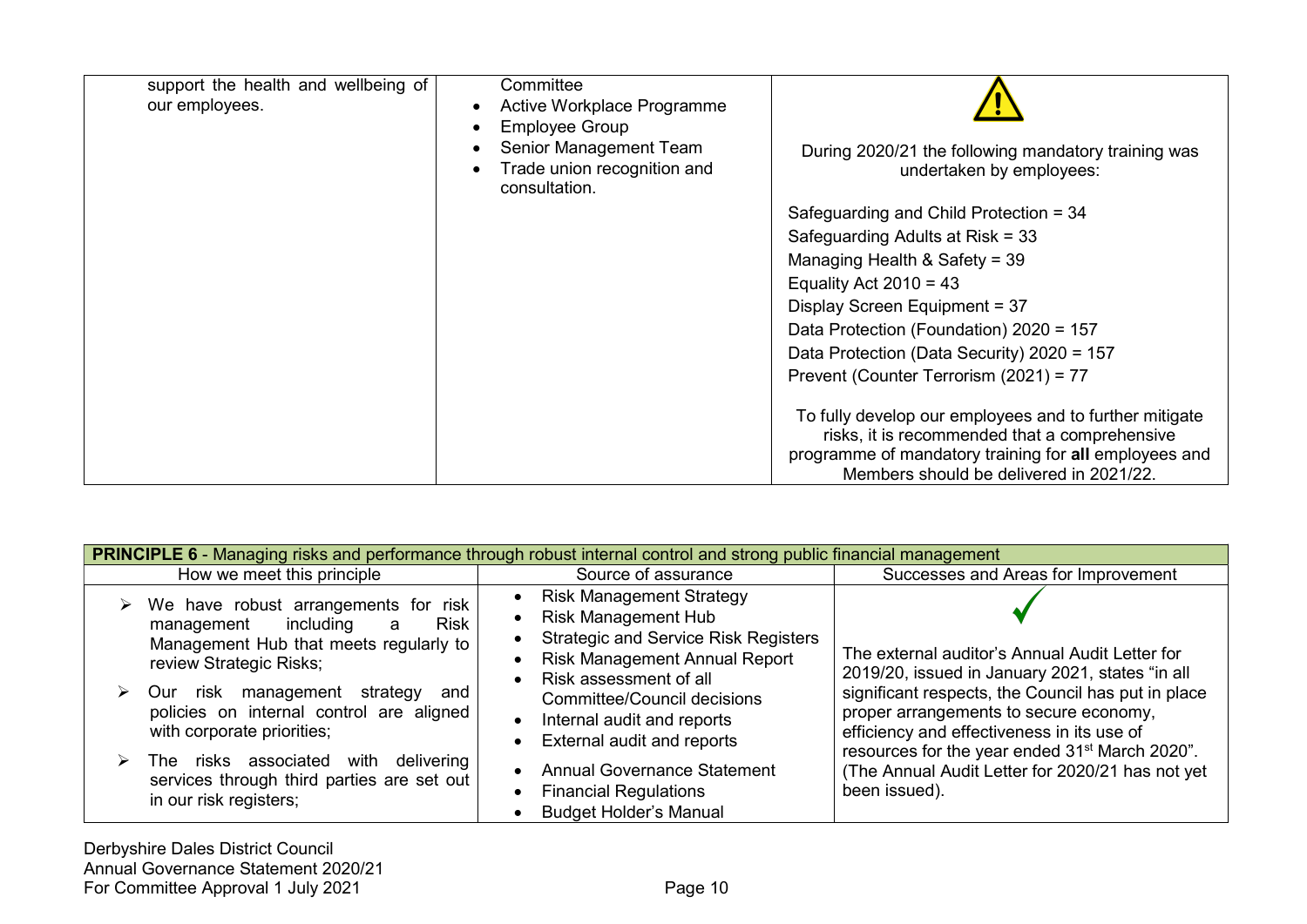- $\triangleright$  We have arrangements in place to prevent fraud, bribery and corruption;
- $\triangleright$  We encourage effective and constructive challenge and debate on policies and objectives to support balanced and effective decision making
- $\triangleright$  We provide members and senior management with regular reports on service plans and on progress against Key Performance Indicators;
- $\triangleright$  We report on a consistent basis between specification stages (such as budgets) and post implementation reporting (e.g. financial statements).
- $\triangleright$  The Internal Audit Consortium Manager produces an Annual Report that provides an opinion on the overall adequacy and effectiveness of the framework of governance, risk management and control;
- > The Governance and Resources Committee provides a further source of effective assurance regarding arrangements for managing risk and maintaining an effective control environment;
- > The Governance & Resources Committee monitor the implementation of recommendations from internal audit reviews.
- The Council has an Information Governance Framework and Strategy that sets out the arrangements to ensure effective arrangements are in place for the safe collection, storage, use and
- Contract Standing Orders
- Transparency & Open Source Data
- Medium Term Financial Strategy
- Anti-Fraud, Bribery and Corruption **Policy**
- Treasury Management Strategy
- Regular budget reporting and income monitoring (revenue and capital)
- Regular reporting on service plans and performance against KPIs
- Benchmarking information
- Information Governance Framework & Strategy
- Designated Data Protection Officer
- Data protection policies and procedures
- Data sharing agreements
- Privacy Impact Assessments
- Procedure for Data Protection Security Breaches
- Checks on access to data and systems
- ICT systems patched regularly & kept up to date

The External Auditor's Strategy Memorandum to the Governance and Resources Committee in March 2021 stated that due to the late release of the NAO's Auditor Guidance Note and supporting information to auditors, planning and risk assessment work had not yet been fully completed but auditors have held discussions with management and reviewed the Council's financial plans and have not identified any significant weaknesses in arrangements from this initial planning and risk assessment.

In 2019/20 the Local Government Association Peer Review report stated that "The Council has strong financial management.



The External Auditor's Strategy Memorandum to the Governance and Resources Committee in March 2021 identified three significant risks that will be tested during the audit of the 2020/21 accounts, due to take place in Autumn 2021:

- Management override of controls
	- Net defined benefit (pension) liability valuation
- Valuation of property, plant and equipment.

At the time of writing this AGS, the testing has not been completed and there is no evidence to show that controls are not effective.

A "limitation of scope" opinion relating to the adequacy and effectiveness of the Council's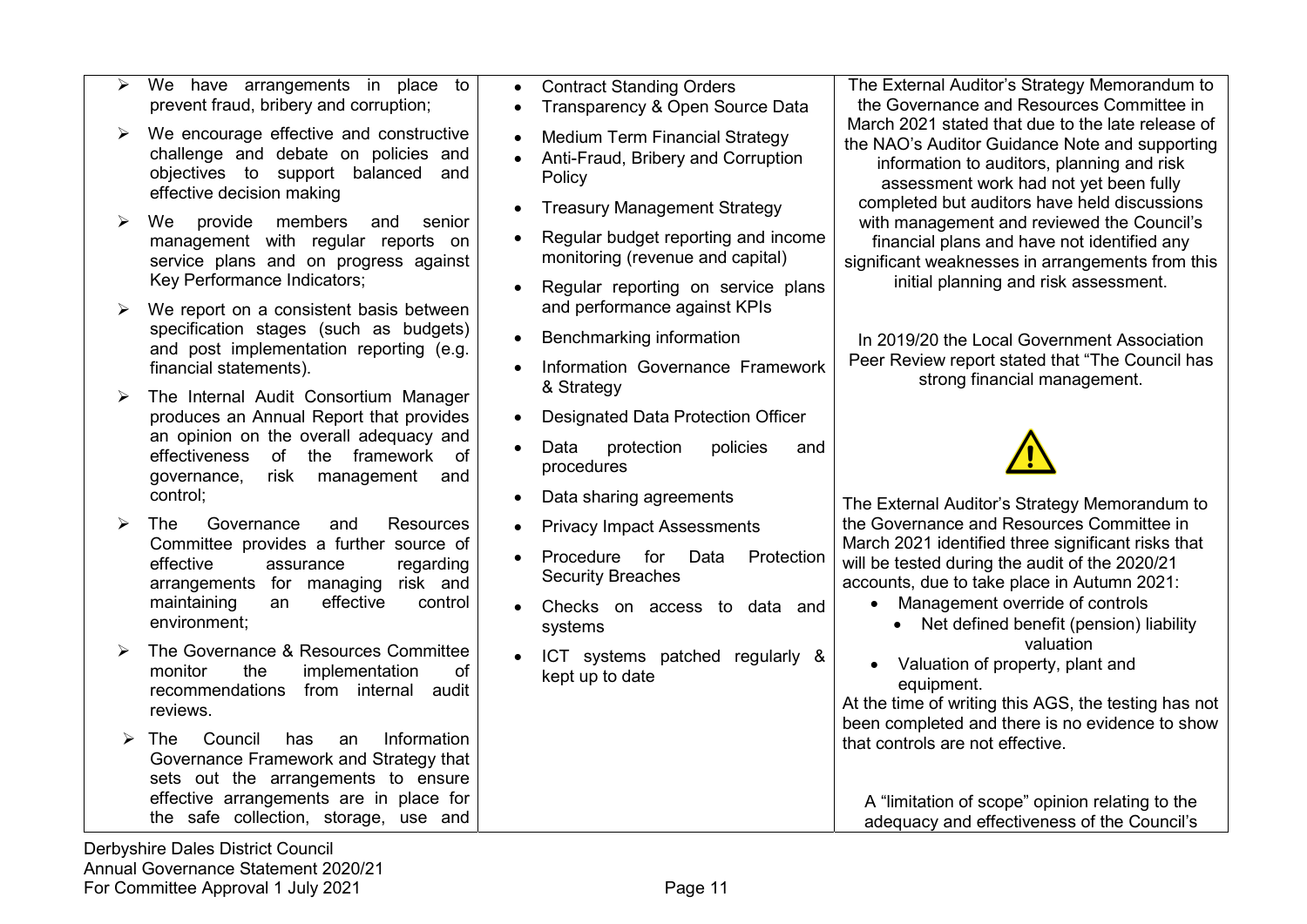sharing of data, including processes to safeguard personal data

- $\triangleright$  We review and audit the quality and accuracy of data used in decision making and performance monitoring
- $\triangleright$  Our financial management arrangements support both long term achievement of outcomes and short-term financial and operational performance
- $\triangleright$  All reports to Council and policy committees include a financial risk assessment.

control environment has arisen because of COVID-19 and the redeployment of the Senior Internal Auditor, which has resulted in the bulk of the internal audit plan not being completed in 2020/21. To avoid similar limitations in future, the resource levels within internal audit have been reviewed (the 2021/22 budget includes provision for additional audit resources approved by this committee in March 2021). The audit plan for 2021/22 has also been affected. At the time of writing this report it has not proved possible to recruit a suitable Senior Auditor and therefore other options are in the progress of being investigated. It is recommended that audit resources be returned to adequate levels.



The Council's Medium Term Financial Plan identifies a potential budget gap in future years. To mitigate this risk, the Council has a Medium Term Financial Strategy and Medium Term Financial Plan in place. However, the Council's Medium Term Financial Plan needs to be updated to show how it plans to address the budget gap for future years. Significant changes in Local Government finances are due to take place over the next few years, which will culminate in a major change in the way Local Government is financed from 2022/23 onwards. It is hoped that the Local Government Finance Settlement, due in late 2021, will bring more certainty for financial planning in the medium term. Once the outcome of the Fair Funding Review, the Comprehensive Spending Review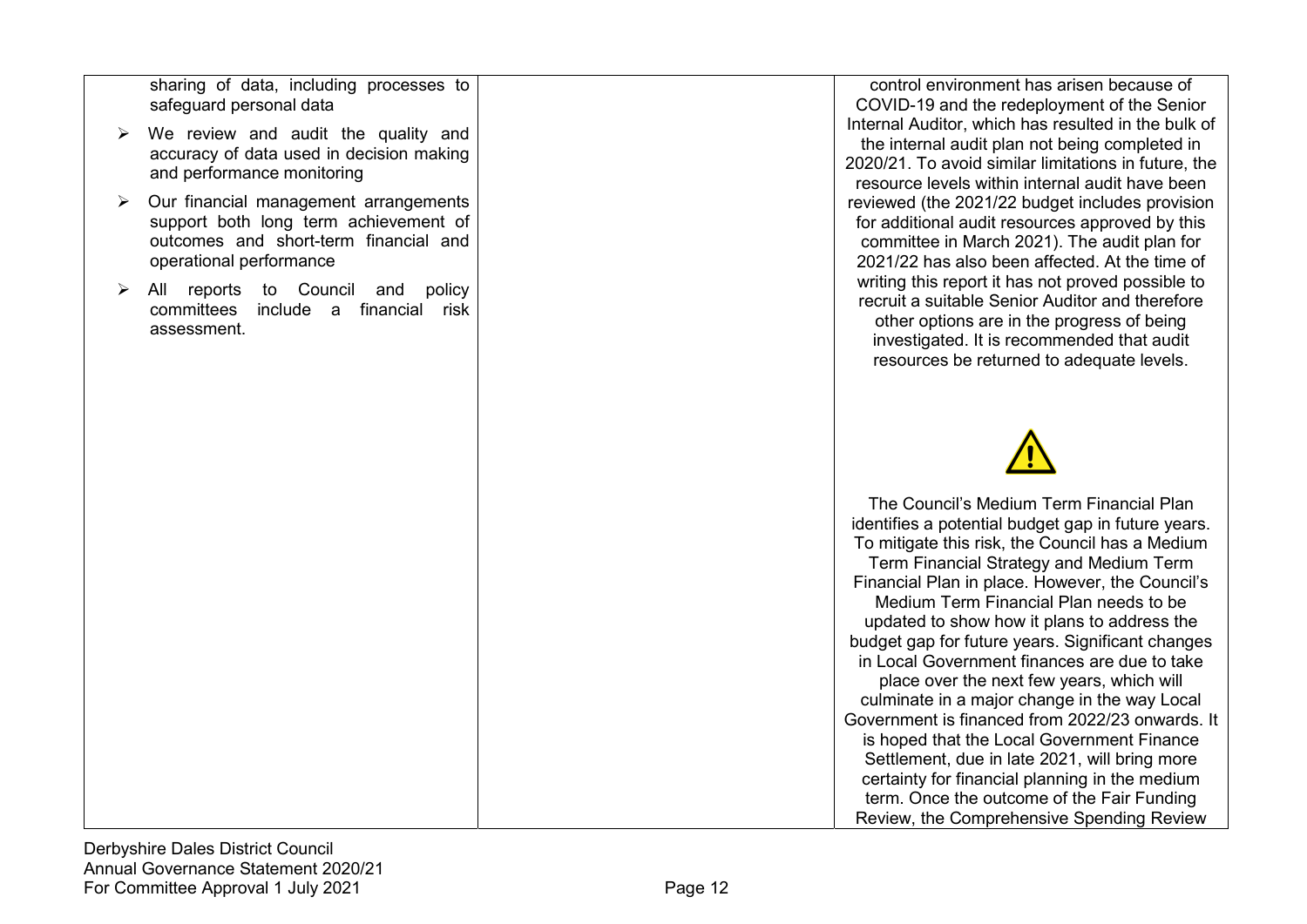| and the Local Government Finance Settlement<br>for 2022/23 are known, the Medium Term<br>Financial Plan will be updated. As a further<br>mitigation measure, the Council has reserves and<br>balances that could be used to balance the<br>budget for 2022/23 while a savings plan is<br>developed and the Medium Term Financial Plan<br>is updated to ensure that subsequent budgets are<br>financially sustainable over the medium term.      |
|-------------------------------------------------------------------------------------------------------------------------------------------------------------------------------------------------------------------------------------------------------------------------------------------------------------------------------------------------------------------------------------------------------------------------------------------------|
| 2020/21 was a shadow year for CIPFA's<br>Financial Management Code. A baseline<br>assessment reported to the Governance and<br>Resources Committee in March 2021 indicated<br>that there were six principles / standards<br>identified as less strong, with a need for<br>improvement and action; an action plan is in<br>place and none of the issues have been identified<br>as significant governance issues. See separate<br>section below. |

| <b>PRINCIPLE 7 - Implementing good practices in transparency, reporting and audit to deliver effective accountability</b>                                                                                                                          |                                                                                                                                                                                                                                     |                                                                   |  |
|----------------------------------------------------------------------------------------------------------------------------------------------------------------------------------------------------------------------------------------------------|-------------------------------------------------------------------------------------------------------------------------------------------------------------------------------------------------------------------------------------|-------------------------------------------------------------------|--|
| How we meet this principle                                                                                                                                                                                                                         | Source of assurance                                                                                                                                                                                                                 | Successes and Areas for Improvement                               |  |
| Our reports are written in a style<br>⋗<br>avoids jargon and can be<br>understood by the public;<br>Our reports and minutes of meetings<br>➤<br>are available on our website;<br>We prepare an Annual Governance<br>⋗<br>Statement that reports on | Annual report on Service plans and<br>performance management<br>Annual review of Corporate<br>Governance framework<br><b>Annual Governance Statement</b><br>Review of actions recommended by<br>$\bullet$<br>internal audit service | We report to Members regularly on performance<br>against targets. |  |
| Derbyshire Dales District Council                                                                                                                                                                                                                  |                                                                                                                                                                                                                                     |                                                                   |  |

Annual Governance Statement 2020/21 For Committee Approval 1 July 2021 **Page 13**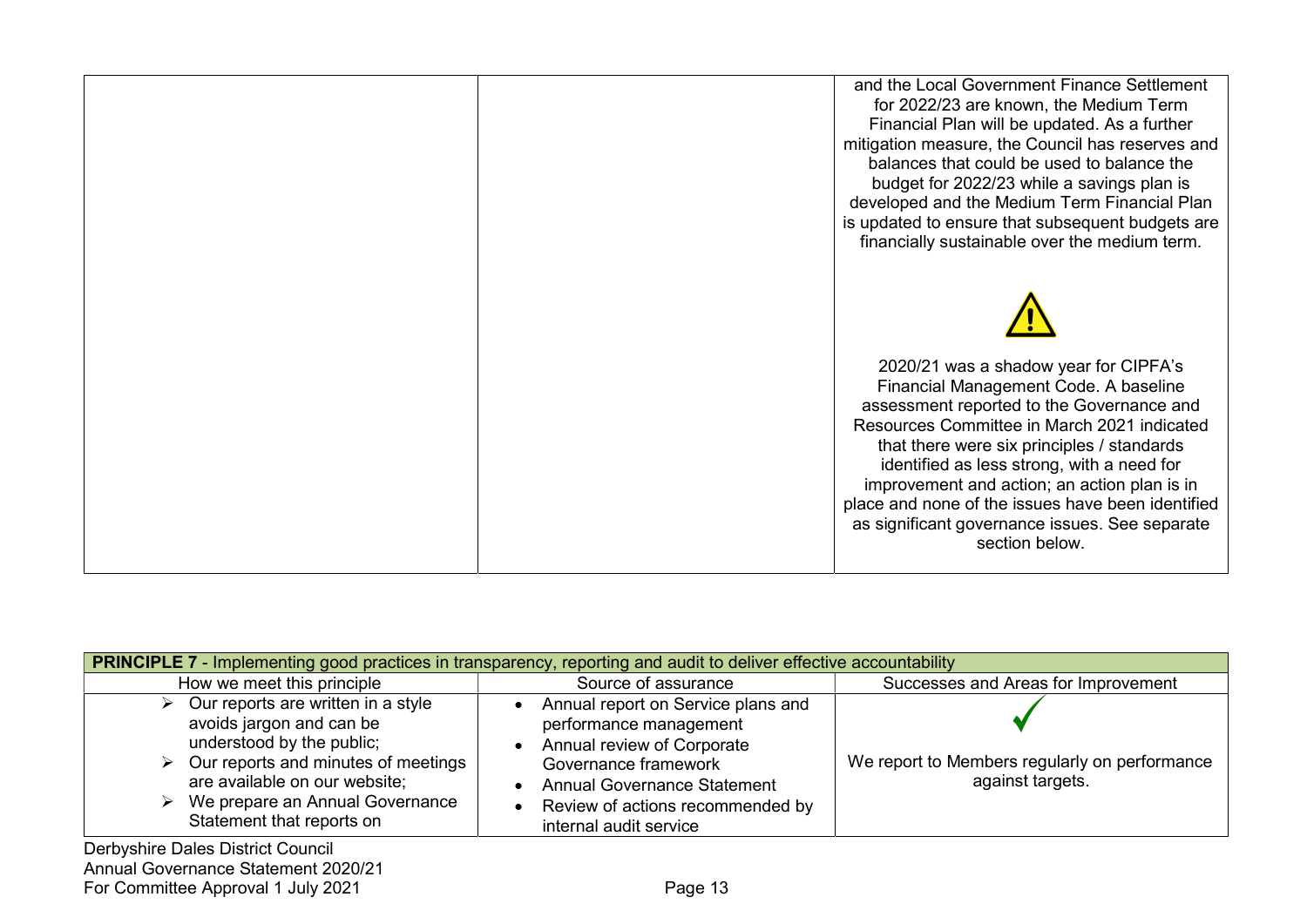compliance against our corporate governance framework;

- $\triangleright$  Our financial statements are prepared on a consistent and timely basis and the statements allow for comparison with other, similar organisations
- $\triangleright$  The Governance & Resources Committee undertakes the core functions of an audit committee and ensures that recommendations for corrective action made by external audit are acted upon
- $\triangleright$  We have an effective internal audit service where the Internal Audit Consortium Manager has direct access to members to provide assurance with regard to governance arrangements and that recommendations are acted upon
- $\triangleright$  We welcome peer challenge, reviews and inspections from regulatory bodies
- $\triangleright$  We have clear governance arrangements in place for partnership arrangements
- Statement of Accounts
- Audit Strategy Memorandum and Annual Audit Letter from External Auditor
- Anti-fraud, bribery and corruption policy and reporting
- Data Protection Officer and two Information Governance Officers in place
- Compliance with CIPFA's Statement on the Role of the Head of Internal Audit
- Compliance with Public Sector Internal Audit Standards
- Minutes of meetings from Partnership Board Meetings and Operational Review Meetings.
- Annual Complaints Report to Governance & Resources Committee



In 2020/21 seven out of twenty two (32%) of planned audits have been completed and an audit of cyber/network security is in progress. Three audit areas received substantial assurance, two reasonable assurance and one limited assurance (Data Protection).

The internal audit reports issued in 2020/21 contained a total of 19 recommendations by internal audit.

Of these recommendations 2 (11%) were high priority, 12 (63%) medium priority and 5 (26%) low priority; plans are in place for the outstanding recommendations to be implemented in 2021/22. A report will be brought to members in July 2021 that will detail all outstanding recommendations along with any manager's comments. Significant governance issues raised during the audit reviews are disclosed elsewhere in this annual governance statement.

An internal audit report has identified opportunities to strengthen our arrangements for data protection (see action plan).

While 31 data breaches or near misses were identified in 2020/21 (26 in 2019/20), none were serious enough to be reportable to the Information Commissioner's Office (ICO) in 2020/21 (1 was reported in 2019/20). Reporting of data security incidents is encouraged; incidents are reviewed by the Information Governance Board to identify lessons to be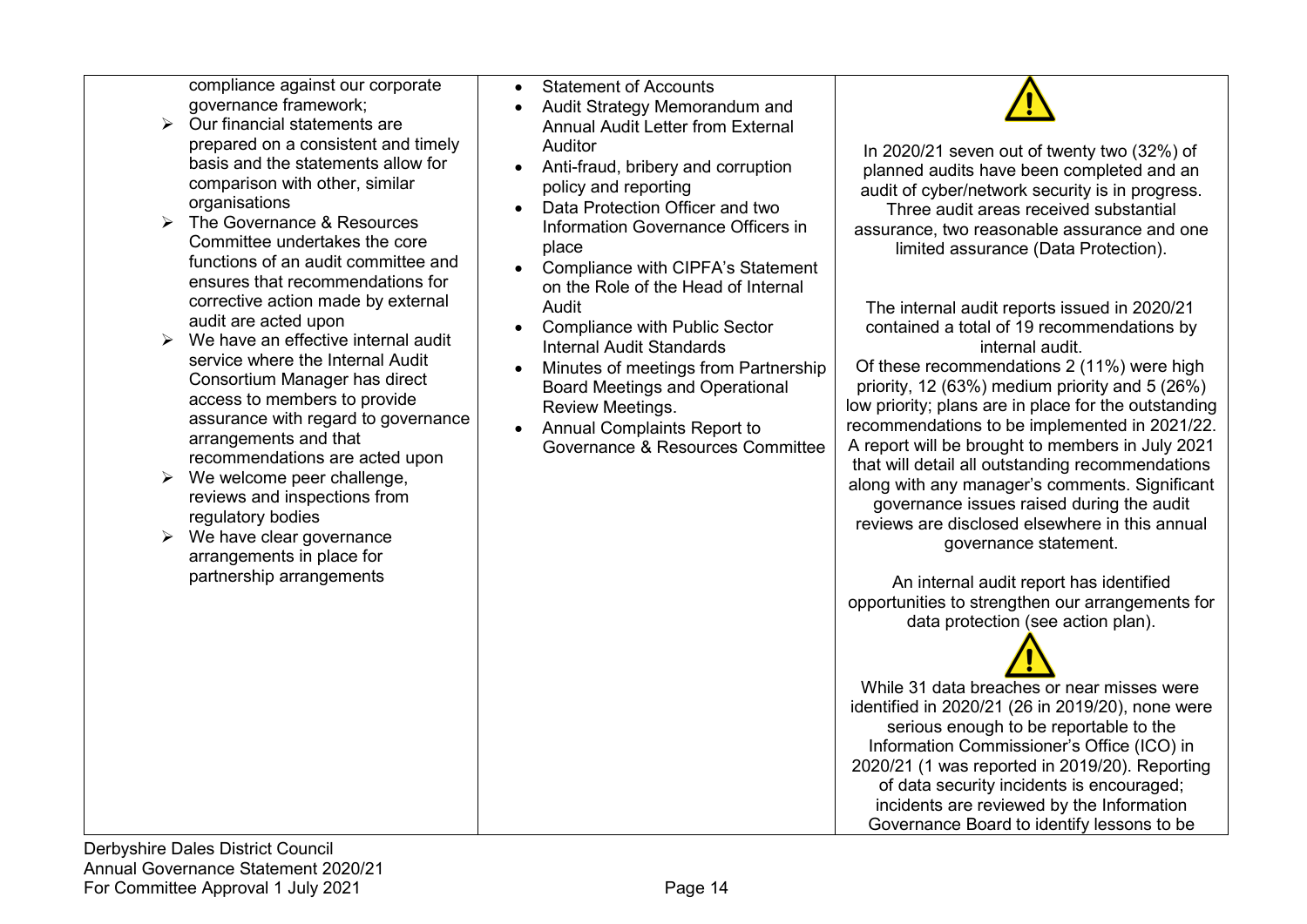| learned and areas for improvement.                                                                |
|---------------------------------------------------------------------------------------------------|
|                                                                                                   |
| The Local Government Association Peer                                                             |
| Challenge team made several recommendations                                                       |
| to address a series of challenges, including:                                                     |
| • Developing a strong narrative and vision for                                                    |
| the area;                                                                                         |
| • Improvements to the Corporate Plan;                                                             |
| • Ensuring that the approach to                                                                   |
| commercialisation is realistic;                                                                   |
| • Consideration of the Council's skills base                                                      |
| and investment capability;                                                                        |
| • Engaging with strategic and local                                                               |
| organisations to build trust and community                                                        |
| capacity to advocate for and deliver on                                                           |
| important initiatives.                                                                            |
|                                                                                                   |
| In July 2020 the Council approved a Peer                                                          |
| Challenge Action Plan to address these issues.                                                    |
| Progress on implementing the Action Plan has<br>been delayed owing to officers focussing on other |
| higher priority work during the coronavirus                                                       |
| pandemic While the implementation of these                                                        |
| actions will strengthen to Council, they are not                                                  |
|                                                                                                   |
| seen as significant governance issues.                                                            |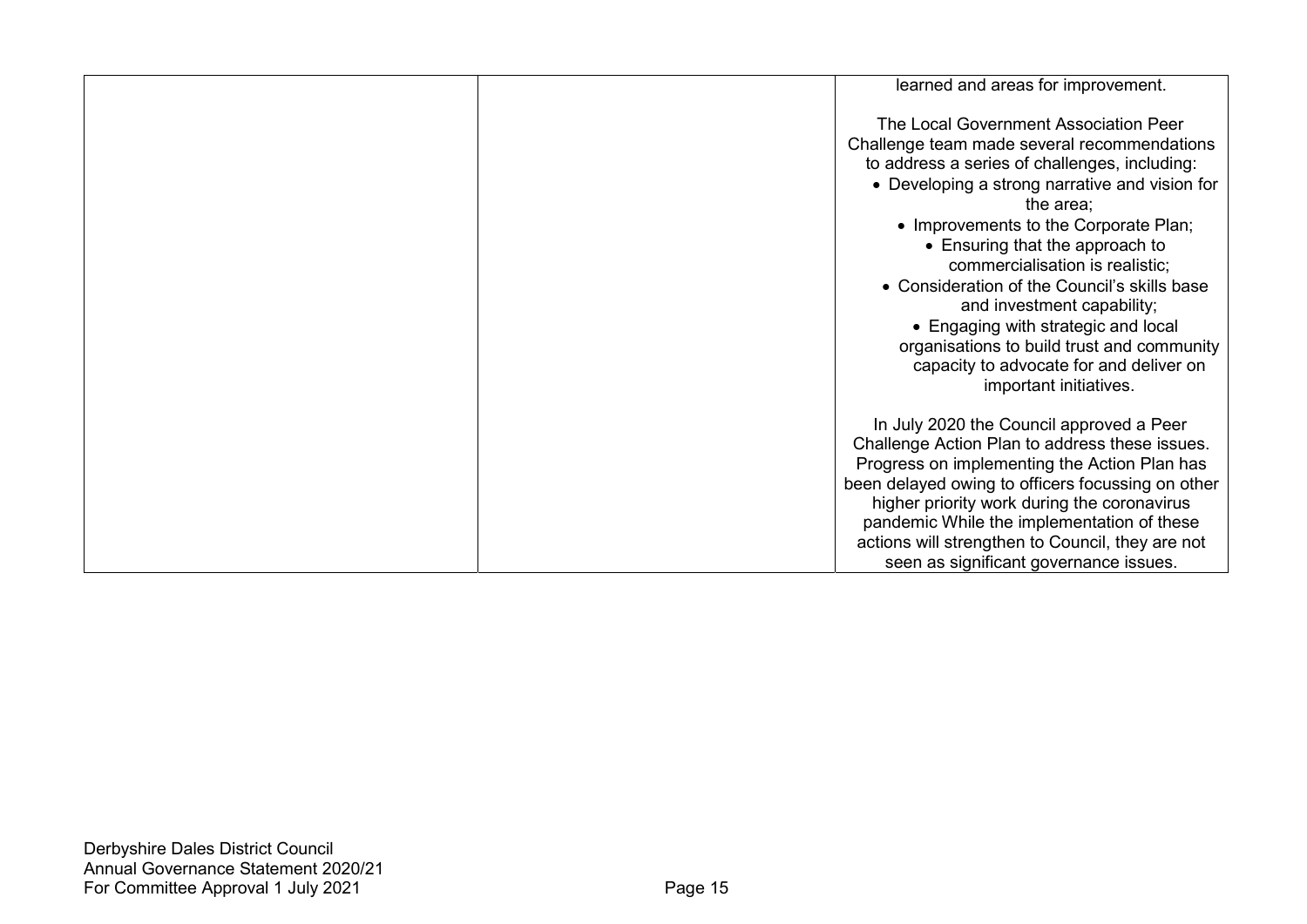# 4. How the Council works

## The Council

The Council is composed of 39 councillors elected every four years. Elections were last held in May 2019. Councillors are democratically accountable to residents of their ward. The overriding duty of councillors is to the whole community, but they have a special duty to their constituents, including those who did not vote for them.

Councillors are required to follow the Council's Code of Conduct to ensure high standards in the way they undertake their duties. The Council's Monitoring Officer trains and advises them on the Code.

All Councillors meet together as the Council. Meetings of the Council are normally open to the public. Here Councillors decide the Council's overall policies and set the budget each year. The Council holds the policy committees to account, and is itself a policy development body. There is an opportunity at Council meetings for members of the public to participate by putting their questions to Councillors. In 2020/21 most Council meetings were held virtually, due to the coronavirus pandemic, but there was still provision for public participation and meetings were live-streamed on the internet. The Civic Chairman of the District of Derbyshire Dales reports to each meeting and the Leader of the Council has an opportunity to address the Council meeting on issues concerning the District of Derbyshire Dales at Council and his attendance at meetings with significant partners.

### The Council's Constitution

Derbyshire Dales District Council has adopted a Constitution which sets out how the Council operates, how decisions are made and the procedures which are followed to ensure that these are efficient, transparent and accountable to local people. Some of these processes are required by law, while others are a matter for the Council to choose.

The Constitution is divided into 13 articles, which set out the basic rules governing the Council's business. More detailed procedures and codes of practice are provided in separate rules and protocols within the Constitution.

The Monitoring Officer is responsible for carrying out a review of the Council's Constitution to ensure that it is up to date and relevant to the organisation's needs. The Council reviews the Constitution at its Annual Meeting, with informal commentary from the leaders of all political groups.

#### How decisions are made

Most day-to-day decisions are made by policy committees. The Council has two policy committees called 'Governance and Resources' and 'Community and Environment'. Committees also carry out a number of regulatory functions, including dealing with planning applications, licensing and most other regulatory business.

Meetings of the Council's policy and other committees are open to the public except where personal or confidential matters are being disclosed. In 2020/21 most Council meetings were held virtually, due to the coronavirus pandemic, but there was still provision for public participation and meetings were live-streamed on the internet.

In addition, senior officers of the Council make decisions under delegated authority. The level of delegation is recorded in the Council's Constitution. In 2020/21, there was a need for an increased number of decisions delegated to officers, owing to the difficulties of arranging council and committee meetings to make decisions during the coronavirus pandemic.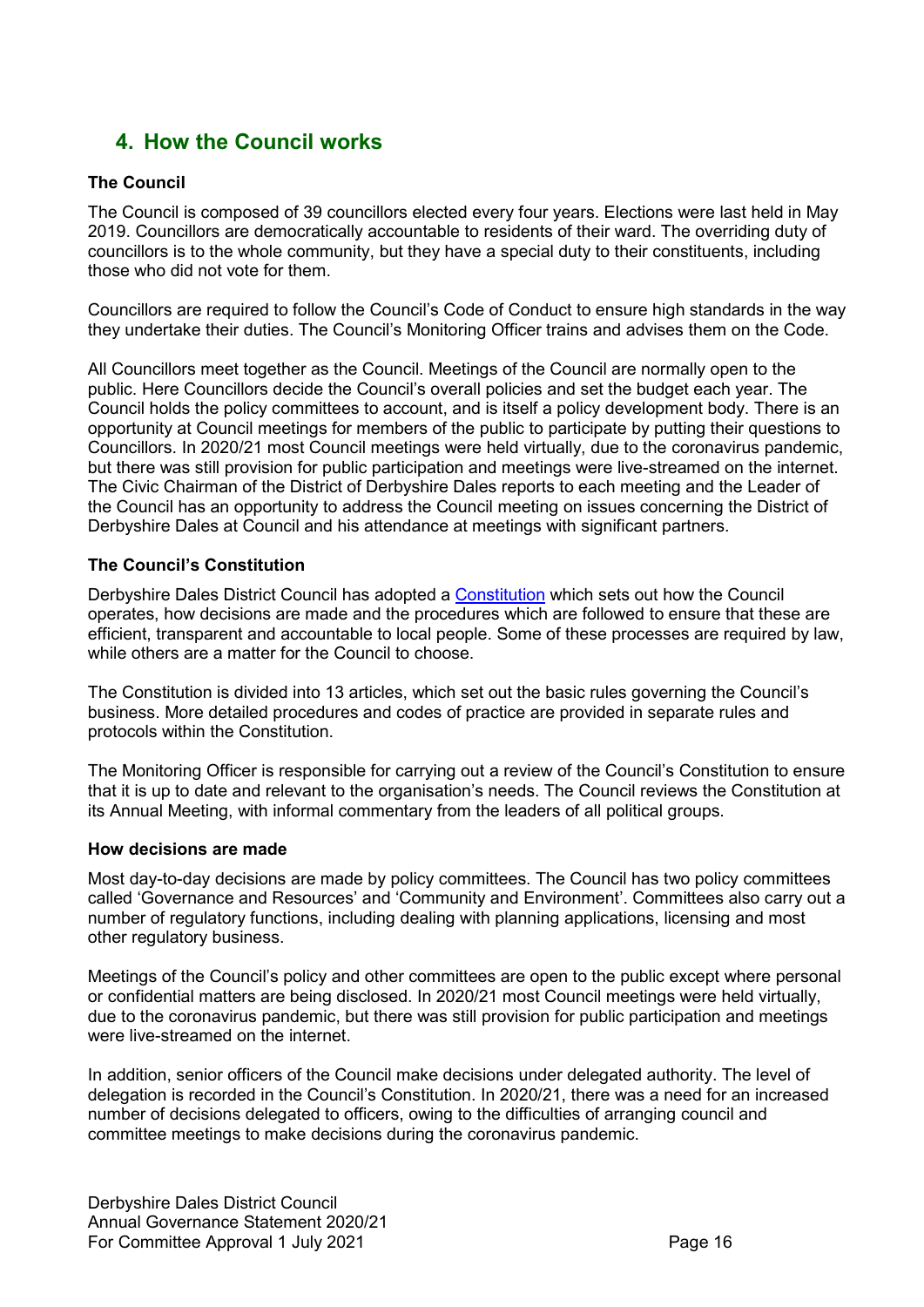### The role of the Governance and Resources Committee

The Governance and Resources Committee takes the statutory role of an "Audit Committee" and provides independent review, challenge and assurance of the adequacy of the risk management framework and the associated control environment. Its main functions include:

- To approve and review the Council's Code of Corporate Governance and other supporting material;
- To approve the Annual Governance Statement and the Annual Statement of Accounts;
- To consider the reports from the External Auditors, Local Government Ombudsman and other regulators / inspectors;
- To approve and review the internal audit plan, consider major findings or internal audit investigations and management's response, and promote co-ordination between the internal and external auditors;
- To keep under review the effectiveness of internal control systems, to receive the External Audit Management Letter on behalf of the Council and any representations and refer any issues requiring attention to the relevant committee and/or officer.
- To consider the appointment of the external auditor, the audit fee, the provision of any nonaudit services by the external auditor and any questions of resignation or dismissal of the external auditor;

 To approve the Council's Risk Management Policy and Strategy and consider the annual monitoring report as part of considering the effectiveness of Risk Management, including the risks of bribery, fraud and Corruption.

#### Area Community Forums

In order to give local people a greater say in Council affairs, we usually have an annual Community Forum. This is intended to act as a focus point for mutual communication and consultation between the local community, stakeholders and Councillors from all local councils in their area. During 2020/21 our annual community forum was suspended due to the lockdown restrictions.

#### The Council's employees

The Council has people working for it to give advice, implement decisions and manage the day to day delivery of its services. Some employees have a specific duty to ensure that the Council acts within the law and uses its resources wisely. A Protocol governs the relationships between employees and members of the Council. Employees are required to follow the Council's Employee Code of Conduct to ensure high standards in the way they undertake their duties. The Council's Monitoring Officer provides guidance and advice on the Code.

#### Whistleblowing

People working for the Council are often the first to realise that there may be something wrong within the Council. However, they may feel unable to express their concerns for various reasons, including the fear of victimisation. The Council has a Whistleblowing Policy that advises staff and others who work for the Council how to raise concerns about activities in the workplace.

#### Citizens' Rights

Citizens have a number of rights in their dealings with the Council. These are set out in the **Constitution** 

#### The Corporate Plan

The Corporate Plan sets out the Council's priorities, aims, vision and values. The current Corporate Plan was agreed by Council in March 2020 for a 4 year period up to the period following the next Council elections. Annual corporate plan targets are set in March each year and progress is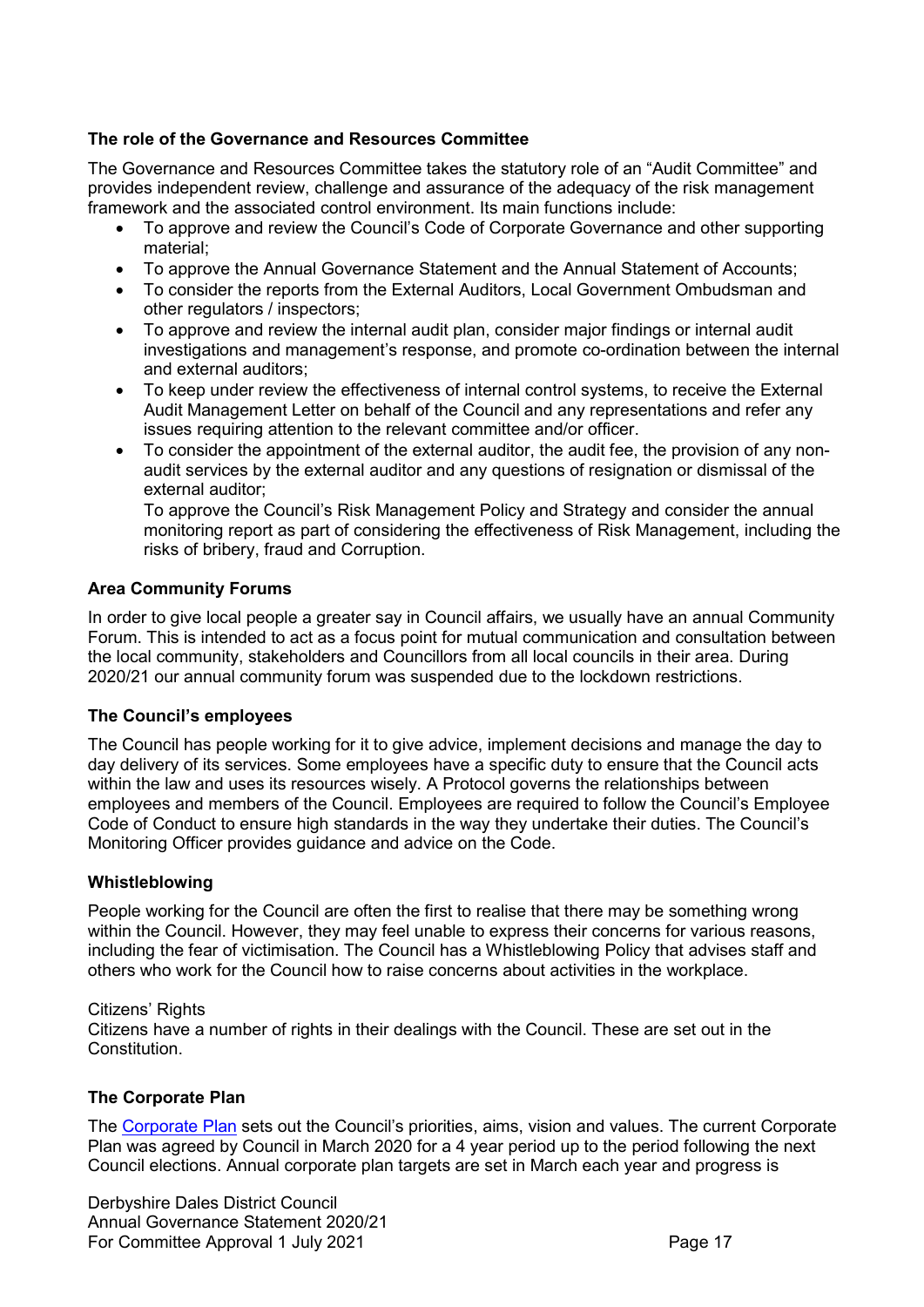reviewed in March and November each year. The Corporate Plan is based on extensive consultation with residents, councillors and employees.

#### Managing Key Risks

All Councillors and Managers are responsible for ensuring that risks are considered in the decisions they take. The Council has a Risk Management Policy and Strategy that is usually reviewed every two years. It is the Council's policy to proactively identify, understand and manage the risks inherent in our services and associated within our plans and strategies, so as to encourage responsible, informed risk taking.

#### Monitoring Officer

The Director of Corporate and Customer Services is the Council's appointed Monitoring Officer. The Monitoring Officer is responsible for the legal governance arrangements for the Council and reviews the Constitution; oversees the ethical framework, and has a personal duty to report to the Council any breaches in the rule of law.

#### Chief Financial Officer

The Director of Resources is the Council's appointed Chief Financial Officer and Section 151 Officer. This is a statutory post, responsible for delivering and overseeing the financial management of the council. The Chief Financial Officer is responsible for financial management at the Council. The role of Chief Financial Officer conforms with the good practice requirements within the CIPFA statement on "The Role of the Chief Financial Officer in Local Government". The Council's Chief Financial Officer is a full member of the Corporate Leadership Team and is supported by appropriately qualified and experienced staff.

The Director of Resources has taken a key role in reviewing corporate governance and in preparing this Annual Governance Statement. She is satisfied with the arrangements currently in place for financial management, though these will be improved when the action plan for CIPFA's Financial Management Code has been fully implemented. While the internal audit provision has been severely limited in 2020/21, as explained in this Statement, overall the control framework is operating effectively and no matters of significance have been omitted from this statement.

#### Managing Finances

Internal financial control is based on a framework of management information that includes the Financial Regulations, Contract Standing Orders, our accounting procedures and key financial systems. These include established budget planning procedures and quarterly budget reports to Council or Governance and Resources Committee. The Corporate Leadership Team monitors key income streams on a monthly frequency.

The Council has a Medium Term Financial Strategy that shows the overall direction of the Council's finances over the next five years. This includes a Medium Term Financial Plan which indicates that a budget gap will arise over the next few years due to an expected reduction in government funding. The Council has a good track record of delivering savings. However, we face a challenge in producing a sustainable budget over the medium term in the face of further potential reductions in government funding. The Council has reserves and balances that could be used in the short term to address any savings requirements for 2022/23 while a thorough review of income and expenditure is undertaken and an action plan developed. Given the amount set aside in usable revenue reserves, the timing of the required savings, and the uncertainty surrounding council funding (arising mainly from the outcome of the anticipated level of the government's Fair Funding Review and its review of the Business Rates Retention scheme), the Council's approach to meeting the Corporate Savings Target and closing the budget gap is to refrain from significant service reductions at the present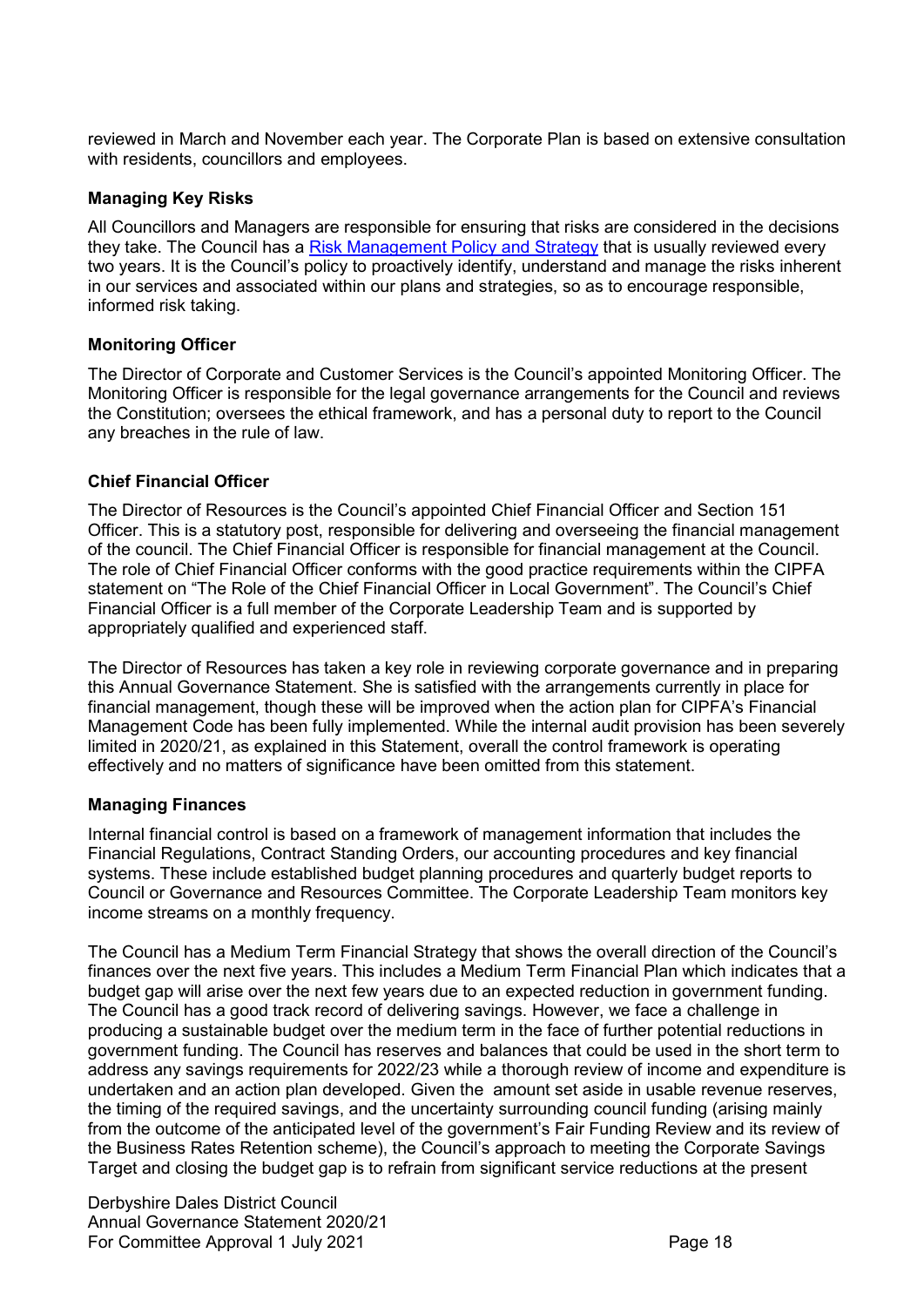time, until the outcome of the government reviews is known. The Council will continue to explore commercial and investment opportunities to help it to achieve a sustainable financial future. The overall aim of this approach is that the Council will be far less reliant on government funding and will become more self-sufficient. The approach will focus on income generation and investment in economic development that will lead to growth. In the longer term, this approach will provide the Council with more financial resilience than depending on government grants.

The Corporate Leadership Team monitors performance against the annual budget, capital programme and medium term financial plan.

There is a good system of budgetary control in place, which is enforced by the Corporate Leadership Team. Budget holders are identified for each revenue service or capital project. Training and guidance is provided by the Financial Services Team.

Capital projects are only put forward for Committee approval after the Corporate Leadership Team has approved a business case, which ensures projects support the Council's priorities and that they are fully resourced and planned before spending can commence.

There is a separate section (below) relating to the CIPFA Financial Management Code.

#### Internal Audit

The Council receives substantial assurance from Internal Audit work who (through an agreed programme of testing – the Internal Audit Plan) review the adequacy of the controls and governance that operate throughout all areas of the Council.

Management of Internal Audit is provided by the Bolsover, Chesterfield and North East Derbyshire District Councils' Internal Audit Consortium.

The Internal Audit Service has been managed and delivered in accordance with Public Sector Internal Audit Standards (PSIAS). The Governance and Resources Committee approved an Internal Audit Charter in 2020, which is due for review in a year's time or sooner in the event of any significant changes being made to the PSIAS. The Charter sets out the role of internal audit and its responsibilities and clarifies its independence.

The Internal Audit Consortium Manager prepares an Annual Report for the Governance and Resources Committee. The Annual Report includes an opinion on the adequacy and effectiveness of the Council's control environment. The results of internal audit work concluded during the year is presented in the annual report but this does not result in a comprehensive opinion. Some assurance can be obtained from positive internal audit reviews in previous years and the work of the Risk Management Group, PSN compliance and external audit. Internal audit work can only give partial assurance on the overall adequacy and effectiveness of the organisation's framework of governance, risk management and control.

The Internal Audit Annual Report for 2020/21 sets out a "limitation of scope" opinion relating to the adequacy and effectiveness of the Council's control environment. This has arisen because of COVID-19 and the redeployment of the Senior Internal Auditor, which has resulted in the bulk of the internal audit plan not being completed in 2020/21.

In formulating the opinion the CIPFA guidance to internal auditors on the audit annual opinion has been taken into account. CIPFA states that a "limitation of scope" must be given when the Head of Internal Audit is unable to draw on sufficient assurance to issue a complete annual opinion in accordance with professional standards. In 2020/21, only seven out of twenty-two planned audits have been completed and an audit of cyber/network security is in progress. Three audit areas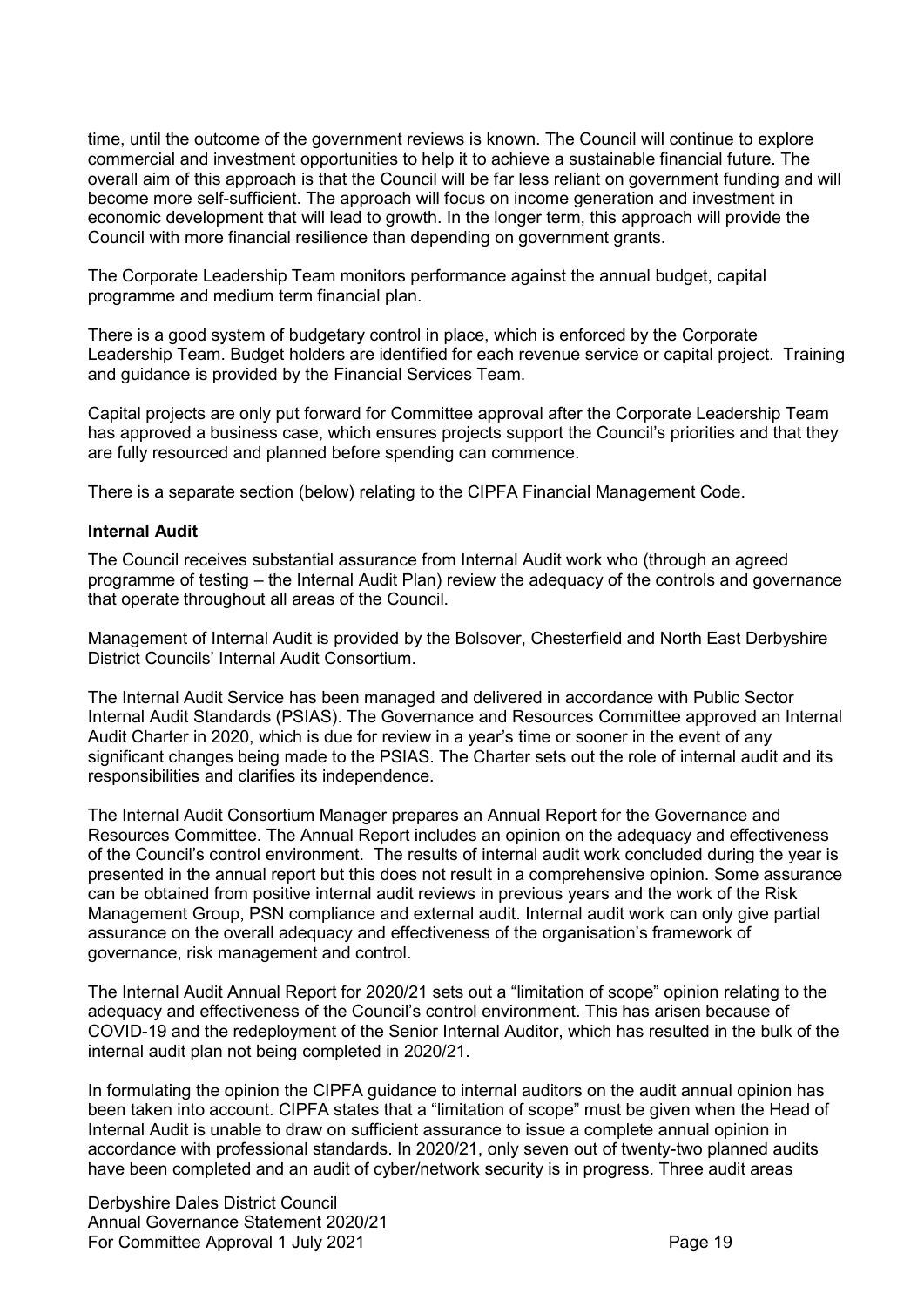received substantial assurance, two reasonable assurance and one limited assurance (Data Protection), which has been reported as a significant governance issue in this Annual Governance Statement. In respect of the areas reviewed, reasonable assurance can be provided although further work is required in terms of the audit review of data protection arrangements, for which actions have been agreed. Assurance can never be absolute. In this context "reasonable assurance" means that arrangements are in place to manage key risks and to meet good governance principles, but there are some areas where improvements are required.

To avoid a "limitation of scope" in future, the resource levels within internal audit have been reviewed (the 2021/22 budget includes provision for additional audit resources). The audit plan for 2021/22 has also been affected. At the time of writing this report it has not proved possible to recruit a suitable Senior Auditor and therefore other options are currently being investigated with the intention of engaging adequate audit resources as soon as possible.

An external review of Internal Audit was has recently been undertaken. The independent report concludes that current services are assessed to 'generally conform' with the PSIAS and compare favourably with peers; there are no areas where the service does not comply with the standards. A series of specific recommendations are made in the report to reflect building on the existing considerable strengths in relation to resources, competency and delivery in order to enhance future service delivery. The key theme running through is to continue to build on a risk approach and strengthen the risk thread through documentation. A report and action plan will be presented to the Governance and Resources Committee in September 2021. This means that Members can have confidence in the quality of service provided by internal audit.

### External Audit & Other Inspections

The Council's external auditor is currently Mazars LLP.

On 2 December 2020 Mazars issued an unqualified opinion in relation to the Council's 2019/20 statutory financial statements. On the same date the external auditor also issued an unqualified conclusion on the Council's arrangements for securing value for money. In the Audit Completion Report relating to the Council's financial statements for 2019/20 the External Auditor made three recommendations relating to internal controls in place in regard to the accuracy of remuneration information (low priority), for the preparation of the leases note in the Statement of Accounts for 2019/20 (low priority) and the declaration of Members' interests (high priority). These recommendations were considered and implemented during the preparation of financial statements for 2020/21.

Feedback from the work undertaken to date on the 2020/21 financial statements has not highlighted any issues which would lead to a different conclusion for the 2020/21 Statement of Accounts.

### Local Government Association (LGA) Peer Challenge

The LGA Corporate Peer Challenge review was undertaken 22nd – 24th October 2019 and the final feedback report was received and circulated to all Members on 21st January 2020.

The Local Government Association Peer Challenge team made several recommendations to address a series of challenges, including:

- Developing a strong narrative and vision for the area:
- Improvements to the Corporate Plan;
- **Ensuring that the approach to commercialisation is realistic;**
- Consideration of the Council's skills base and investment capability;
- Engaging with strategic and local organisations to build trust and community capacity to advocate for and deliver on important initiatives.

Derbyshire Dales District Council Annual Governance Statement 2020/21 For Committee Approval 1 July 2021 Committee Approval 1 July 2021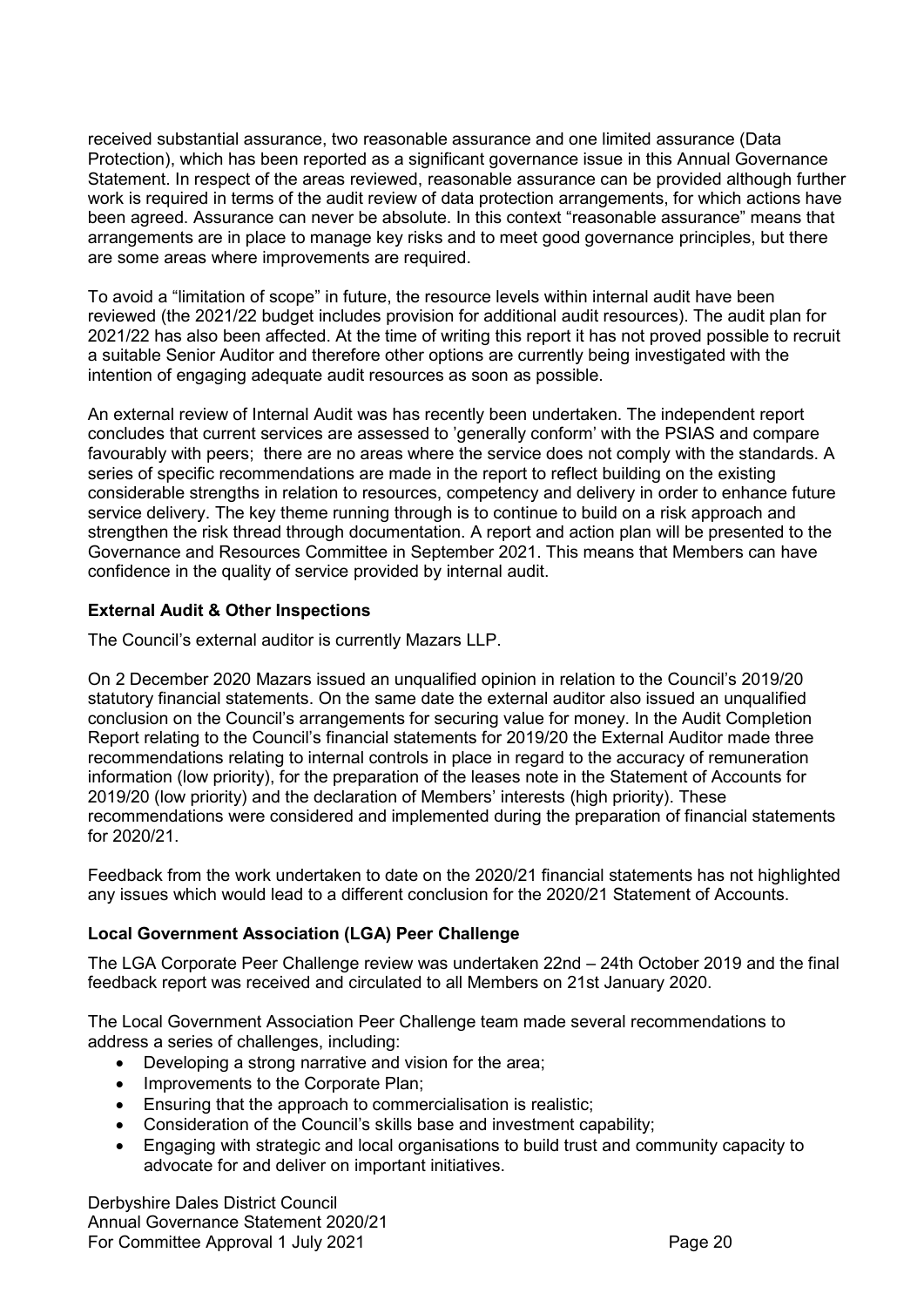In July 2020 the Council approved an Action Plan, to address these issues, with a timescale for implementation. While the implementation of these actions will strengthen the Council, they are not seen as significant governance issues. Progress on implementing the Action Plan has been delayed owing to officers focussing on other higher priority work during the coronavirus pandemic.

# 5. An assessment of the impact of the coronavirus pandemic on governance in 2020/21 and 2021/22 to date.

Coronavirus was categorised as a pandemic by the World Health Organisation on 11 March 2020. The Council's Business Continuity Plan (BCP) was already in place at this time. An assessment of priority services was undertaken to ensure they could be provided in anticipation of the Government's possible response to the pandemic. Changes were put in place to ensure that these services could still be delivered. Priority services identified in the BCP included but were not limited to:

- Payments especially of benefits, supplier invoices and payroll;
- Treasury management and cash flow;
- Waste collection (prioritising residual and food waste collections)
- Homelessness
- Customer Services and Communications.

As a Council we focussed on delivering essential services to residents and businesses, largely through key employees having the ability to work from home and maintaining a presence at Matlock Town Hall for priority functions that could not be delivered from home (e.g. dealing with incoming mail, the telephone switchboard and enquiries where paper-based files were required). It should be recognised that working from home can be more difficult than working from the office for such as accessing the network and files, communicating with team members, holding meetings virtually rather than face to face etc.

#### Impact on "business as usual" in delivering services

From 23 March 2020 and for 2020/21, the majority of office-based key employees worked from home. Those services temporarily designated non-essential services were suspended to protect staff and to help provide essential services. Matlock Town Hall was closed to members of the public throughout 2020/21. Leisure centres and public toilets were closed initially but reopened as restrictions were lifted. Inspection visits, e.g. food safety inspections, pollution control inspections, licensing inspections etc. were suspended initially and extended delegation arrangements were introduced, particularly in relation to planning decision making. Covid risk assessments were prepared and adaptations were made to Matlock Town Hall, such as the installation of a new door entry system. A new cloud-based telephone system was introduced in 2021, which improved communications.

Out of the 64 Clean and Green staff available during normal operations, there was only a maximum of 25 at one time following the announcement of the lockdown and the safety measures implemented to protect vulnerable groups. It took almost 3 months for the team to return to full capacity and this was achieved with a phased approach, followed by individual and work place risk assessments. The impact of this severely affected the work programme, delaying many areas of work. Essential safety work, such as visibility splays and the emptying of litter bins, continued, whilst additional work relating to the recovery, such as the cleaning and sanitising of car park pay and display machines and the delivery of food parcels was added.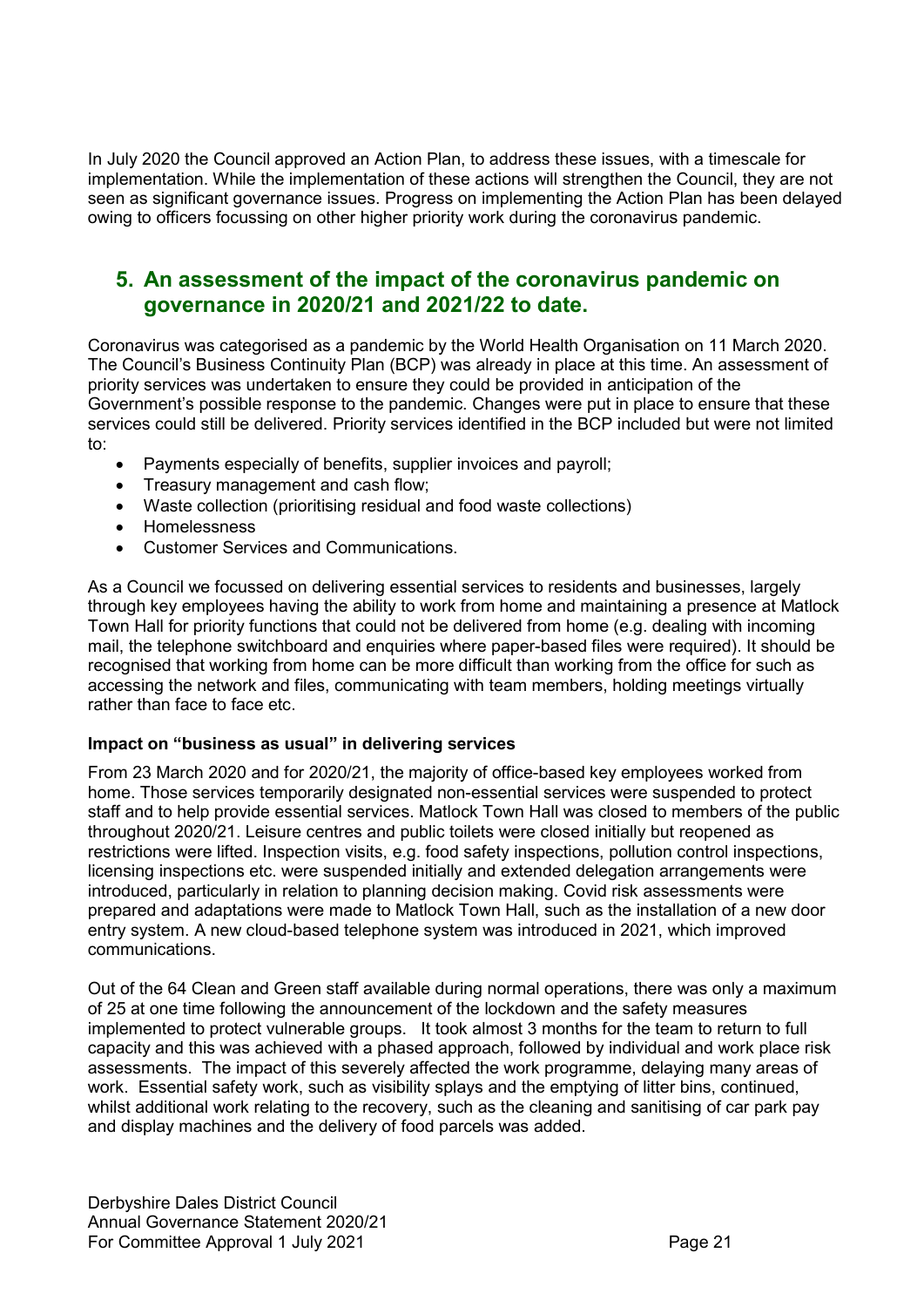An agreement was made with our refuse collection contractor to prioritise residual and food waste collections. To ensure cover for sickness and self-isolation, the collection of bulky, recycling and garden waste was suspended for 3 months, weekly food waste collections operated on a reduced service for 4 months and the dry recycling service was disrupted for almost 2 months.

Communication bulletins for members, employees, residents and businesses were provided through the Council's website and other communications channels, including social media.

All Council and Committee meetings were temporarily suspended until a Council meeting on 12 May agreed to suspend normal business through the Committee system and established the Emergency Committee to deal with urgent decision making during the Covid-19 pandemic. In the early weeks of the lockdown, urgent decisions were taken by the Corporate Leadership Team followed up by approval from the Chair and Vice Chair of the relevant Committee; these decisions were subsequently ratified at the Council meeting on 12 May. The Emergency Committee met on 3 occasions to deal with significant issues in adapting policy and procedures as necessary during these challenging times, until decision making through the full committee system (with virtual meetings being held up to 6 May 2021) was resumed following the Annual Council Meeting on 22 July 2020.

#### New areas of activity

As well as delivering essential services, it was necessary to focus resources on the following new or increased areas of activity:

- Additional monitoring of the Business Continuity Plan and regular attendance at meetings with key partners such as the Local Resilience Forum, Strategic Command Group, Tactical Command Group, and other sub-groups;
- Preparing risk assessments to ensure that services could be provided as safely as possible, protecting employees and service users;
- Provision of additional temporary accommodation for homeless people over the winter;
- Payment of grants and processing rate reliefs to support local businesses;
- Providing support and enforcement to businesses affected by the lockdown;
- Working with providers of outsourced contracts to manage key services;
- Providing adequate ICT, network access and videoconferencing;
- Installation of cloud-based telephony system
- Monitoring additional expenditure and lost income;
- Food parcel deliveries for vulnerable groups (this only ended in August):
- Delivery of new bins on behalf of Serco;
- Increased visitors number required greater response from the C&G team (number of cleans, emptying bins, etc.);
- Dealing with a significant increase in littering of parks and gardens;
- Dealing with increased fly tipping;
- Introduction of sanitiser stations and marshalling of these for markets, etc.;
- Working with partners to Reopen High Streets Safely and Welcome Back visitors;
- Community contact through the Sports Development Team;
- Taking on the Business Closure powers under the Coronavirus Regulations;
- Enforcing social distancing in the workplace;
- Advising businesses and the public on the business closure powers and the enforcement of social distancing;
- Taking on the new Pavement Licensing regime;
- Dealing with changes to Planning law that have had to be incorporated into daily business
- Making payments under the council tax hardship scheme;
- Making payments under the Test and Trace Support scheme.

Derbyshire Dales District Council Annual Governance Statement 2020/21 For Committee Approval 1 July 2021 **Page 22** Page 22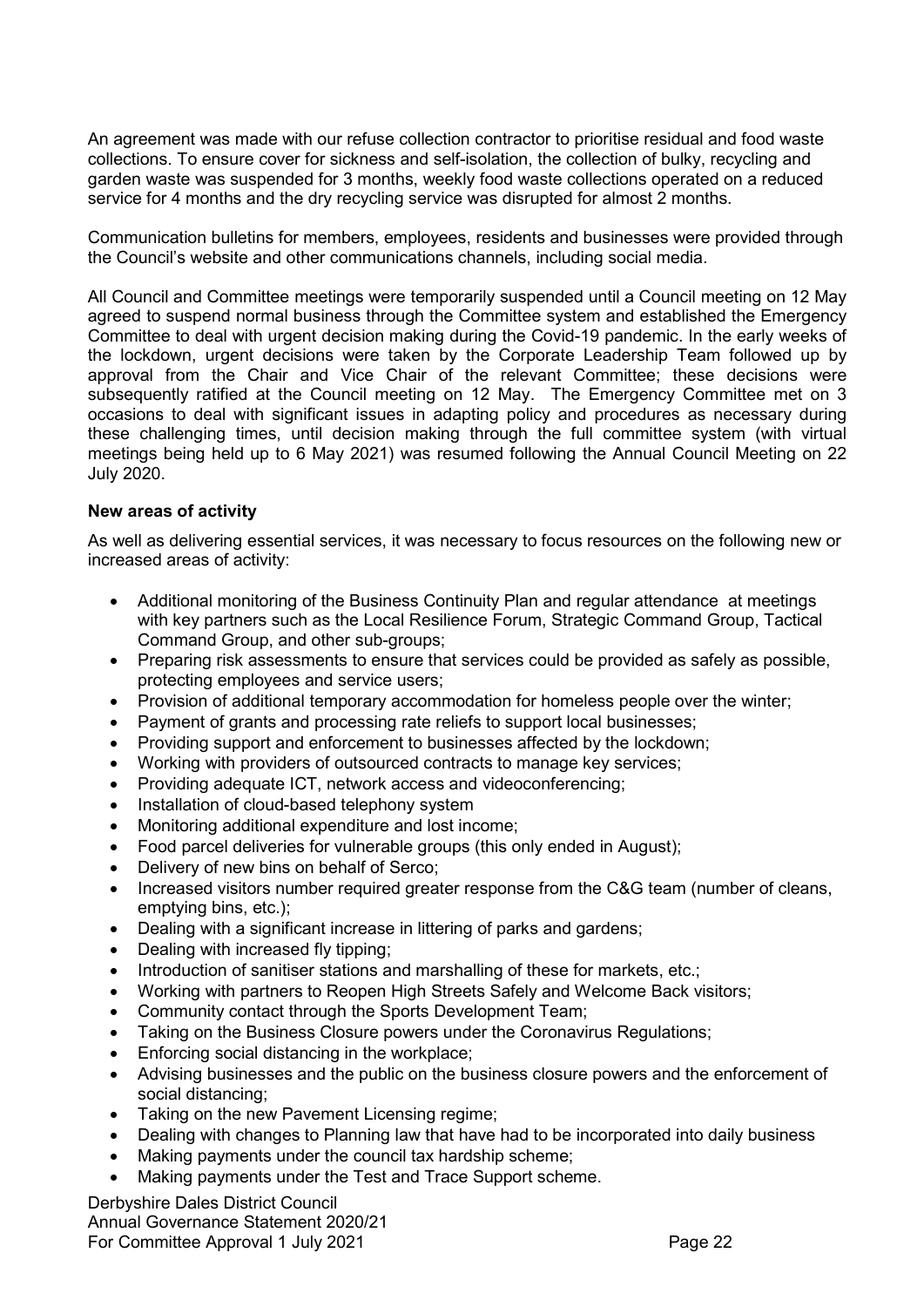- Delivery of external wall insulation to privately owned properties
- Enabling most staff to work from home with secure ICT connectivity and virtual meeting platforms; with business support activity and clean and green remaining on site with covid secure measures;
- Constant updating advice to staff in line with government advice on their health management of covid-19 risk including self-isolation and testing (including those identified as clinically vulnerable and clinically extremely vulnerable
- Launch of Customer Relationship Management System to enable customers to continue to access services (but make it 24/7) on line rather than come on site.

## Impact on the Council's financial position

While it had been anticipated in August 2020 (when the Council set a revised budget for 2020/21) that the Council would need to use over £700,000 from reserves in 2020/21 to fund additional expenditure and lost income arising from the coronavirus pandemic, significant levels of financial support were subsequently received from government. This meant that it was not necessary to use reserves as a result of the pandemic during 2020/21, nor is such use anticipated for 2020/22 at the current time.

General financial support that was received from government in 2020/21 amounted to £937,877. This has been used to fund additional expenditure, mainly on the following areas:

- Support to the contractor who manages the Council's leisure centres;\*
- Support to the waste collection contractor;
- Homelessness emergency accommodation;
- ICT: Laptops, videoconferencing software, network connectivity etc.;
- Lockdown compliance and re-opening costs (Matlock Town Hall, public toilets & stall markets);
- Personal protective equipment, cleaning materials, sanitiser etc.

The government's financial support also covered some of the Council's lost income, which has been significantly affected by the lockdown. This was supplemented by a further government grant of £896,475 in 2020/21 to compensate for lost income from sales, fees and charges. Forecasts for income losses for 2020/21 and the first three months of 2021/22 include:

- Car parking  $(E1.384m)$ ;
- Parks activities (£152,000)
- Planning fees (£88,000)
- Public conveniences (£53,000)
- $\bullet$  Trade waste (£158,000)
- $\bullet$  Stall markets (£197,000).

Other government grants awarded to provide support during the pandemic include:

- Council Tax Hardship Support £338,264
- New burdens funding to administer additional services (mainly business support grants) £587,858
- Council tax income guarantee scheme £77,234
- Business support grants £59.3m
- National Leisure Relief Fund £117,542
- Compliance & Enforcement Grant £26,661
- Re-opening High Streets Safely £57,908

Derbyshire Dales District Council Annual Governance Statement 2020/21 For Committee Approval 1 July 2021 **Page 23**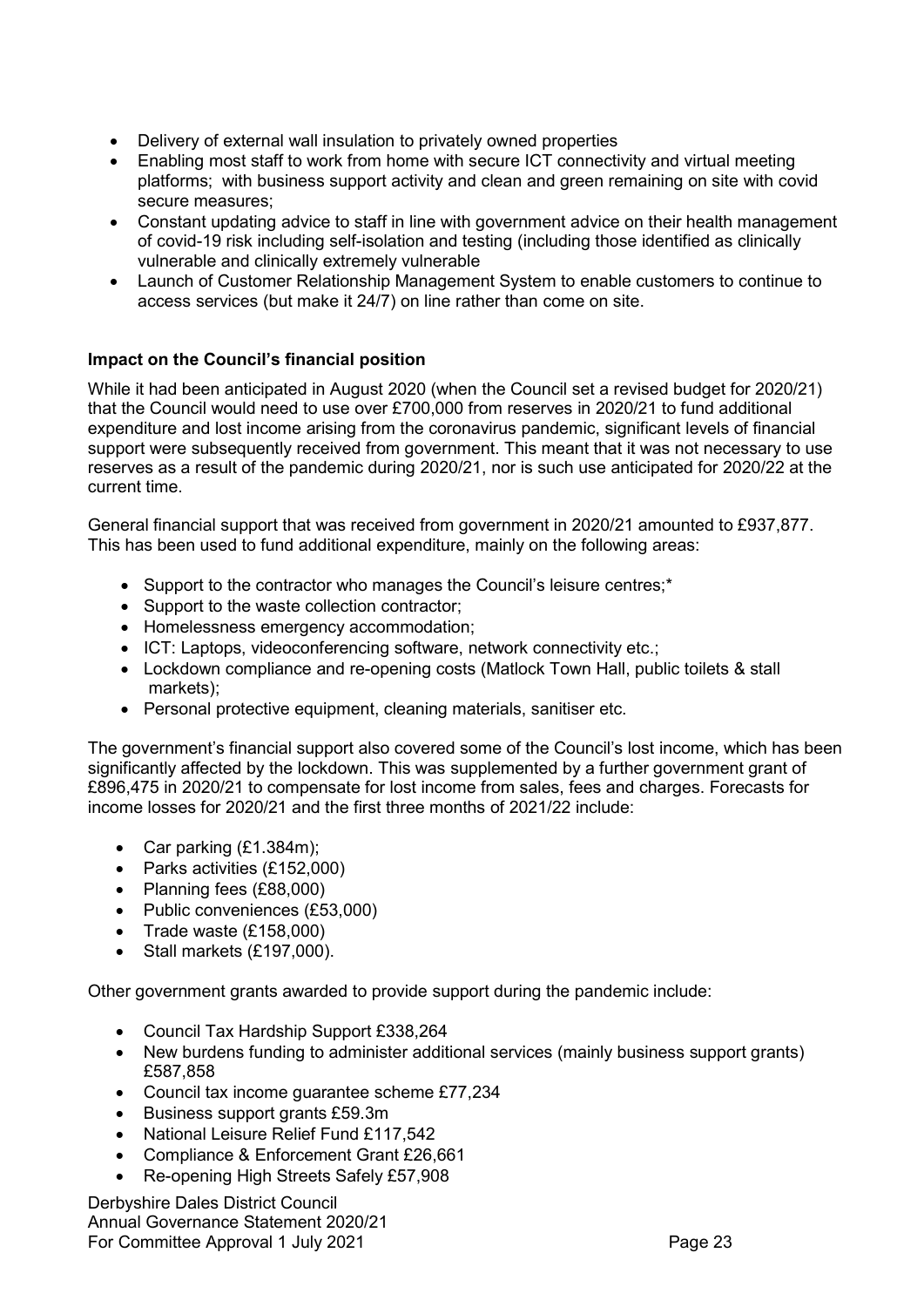- NHS Test & Trace Support Payments £89,500
- Business rate reliefs £4,140,808.

Part of the Council's response to the pandemic was to allow council tax and business rates payers whose finances were detrimentally affected by Covid-19 to defer payments to later in 2020/21. Debt recovery was suspended from April to June and resumed in July with reminders only; a plan is being developed to slowly increase debt recovery activities in the coming months as lockdown restrictions are lifted.

Income from council tax and business rates has reduced significantly. For 2020/21 in-year collection of council tax was £618,000 (1.1%) less than expected and business rates income was £581,000 (5.6%) less than expected, though the Council shares these shortfalls with the government and major preceptors. There has been an improvement in council tax collection rates during April and May 2021 but business rates income is still less than expected. The financial impact of any shortfalls in council tax and business rates in 2020/21 will impact when the budget is set for 2022/23 (and potentially the subsequent two financial years for council tax, as a change in the regulations allows the impact to be spread).

## Plans for recovery

The impact of Covid19 on the Public Sector could not have been expected, and there is no previous experience of this type of virus or of the economic impact that it would have. The current and future economic situation is uncertain and extremely serious. It is hoped that this is a one off event, but this cannot be guaranteed and further highlights the necessity to maintain a comprehensive Business Continuity Plan and an adequate level of Reserves, including the General Reserve to protect the Council against exceptional events. Due to financial support from central government, robust Leadership and sound financial management the financial situation at Derbyshire Dales District Council is secure at the time of writing this statement, whilst some other Councils are currently in very challenging financial positions. The need to plan long term and to hold sufficient levels of reserves is reinforced in order to be able to deliver our key services, support our residents and businesses now and in the future, and continue to provide value for money in all that we do.

The Corporate Leadership Team is updating the organisational recovery plan, which will address the following areas:

- Updates to risk assessments to ensure the safety of our employees, members, contractors and service users as lockdown restrictions are eased;
- Employees returning to the Town Hall and reopening the building to the public;
- Communications and engagement with stakeholders (members, employees, suppliers, residents, customers, businesses, town and parish councils and others);
- Continue to monitor the financial impact and the adequacy of reserves to address financial sustainability;
- Continue to help businesses and high streets to re-open safely:
- A review of priority areas for 2020/21 and 2021/22 in the light of officer capacity and financial resources;
- A review of the Business Continuity and Emergency Plans to reflect lessons learned.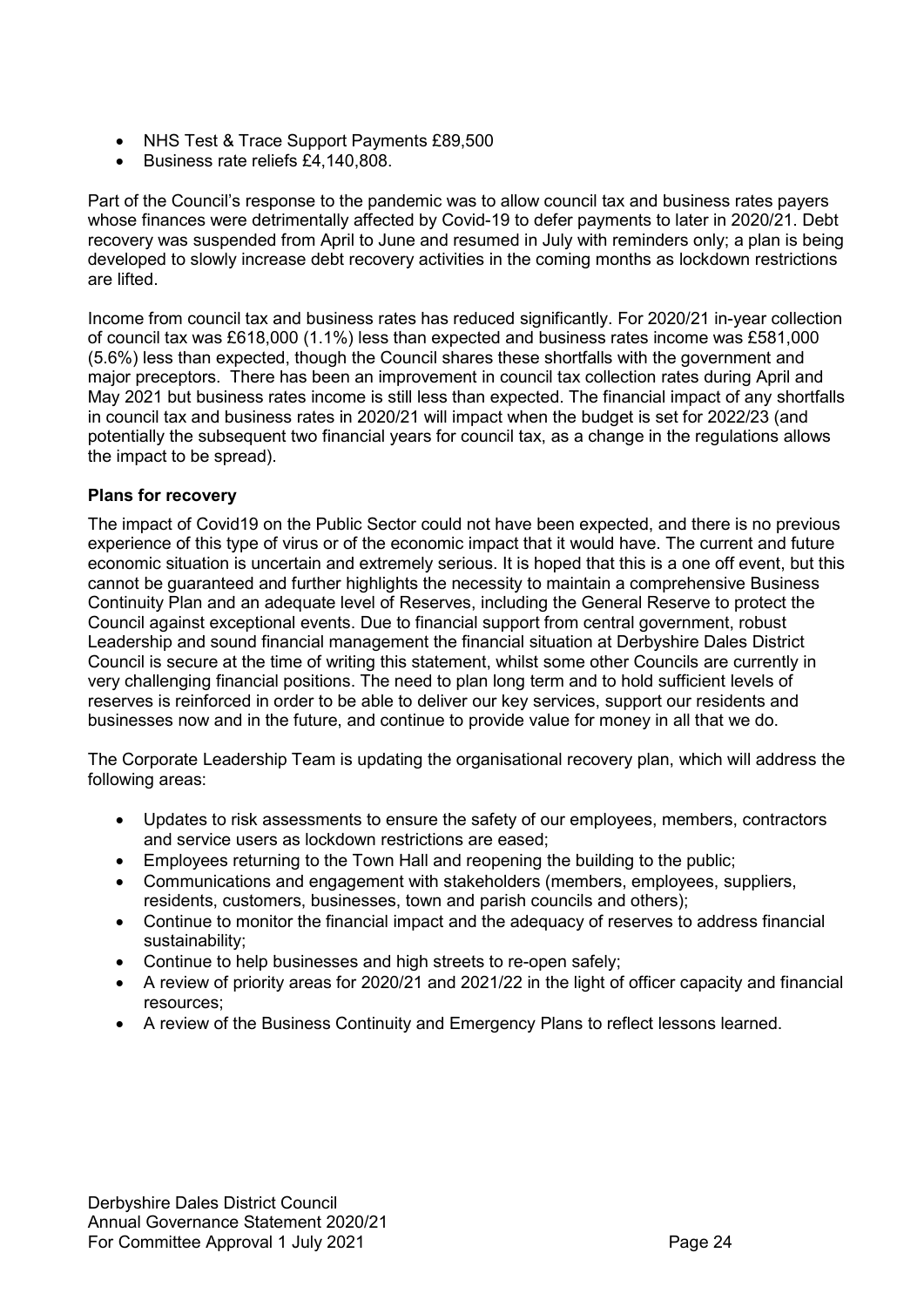# 6. Compliance with the Financial Management Code

The Chartered Institute of Public Finance and Accountancy (CIPFA) published The Financial Management Code (FM Code) in October 2019. The FM Code provides guidance for good and sustainable financial management in local authorities, giving assurance that authorities are managing resources effectively.

The FM Code requires authorities to demonstrate that the processes they have in place satisfy the principles of good financial management, which is an essential part of ensuring that public sector finances are sustainable.

2020/21 was a shadow year for CIPFA's Financial Management Code. A baseline assessment reported to the Governance and Resources Committee in March 2021 indicated that there were six principles / standards identified as less strong, with a need for improvement and action. Areas which have been identified as less strong, with a need for improvement and action, include:

- E: The financial management style of the authority supports financial sustainability
- F: The authority has carried out a credible and transparent financial resilience assessment
- G: The authority understands its prospects for financial sustainability in the longer term and has reported this clearly to members
- L: The authority has engaged where appropriate with key stakeholders in developing its long term financial strategy, medium term financial plan and annual budget
- M: The authority uses an appropriate documented option appraisal methodology to demonstrate the value for money of its decisions.
- N: The leadership team takes action using reports enabling it to identify and correct emerging risks to its budget strategy and financial sustainability.

An action plan is in place to address these issues during 2021/22 and none of the issues have been identified as significant governance issues.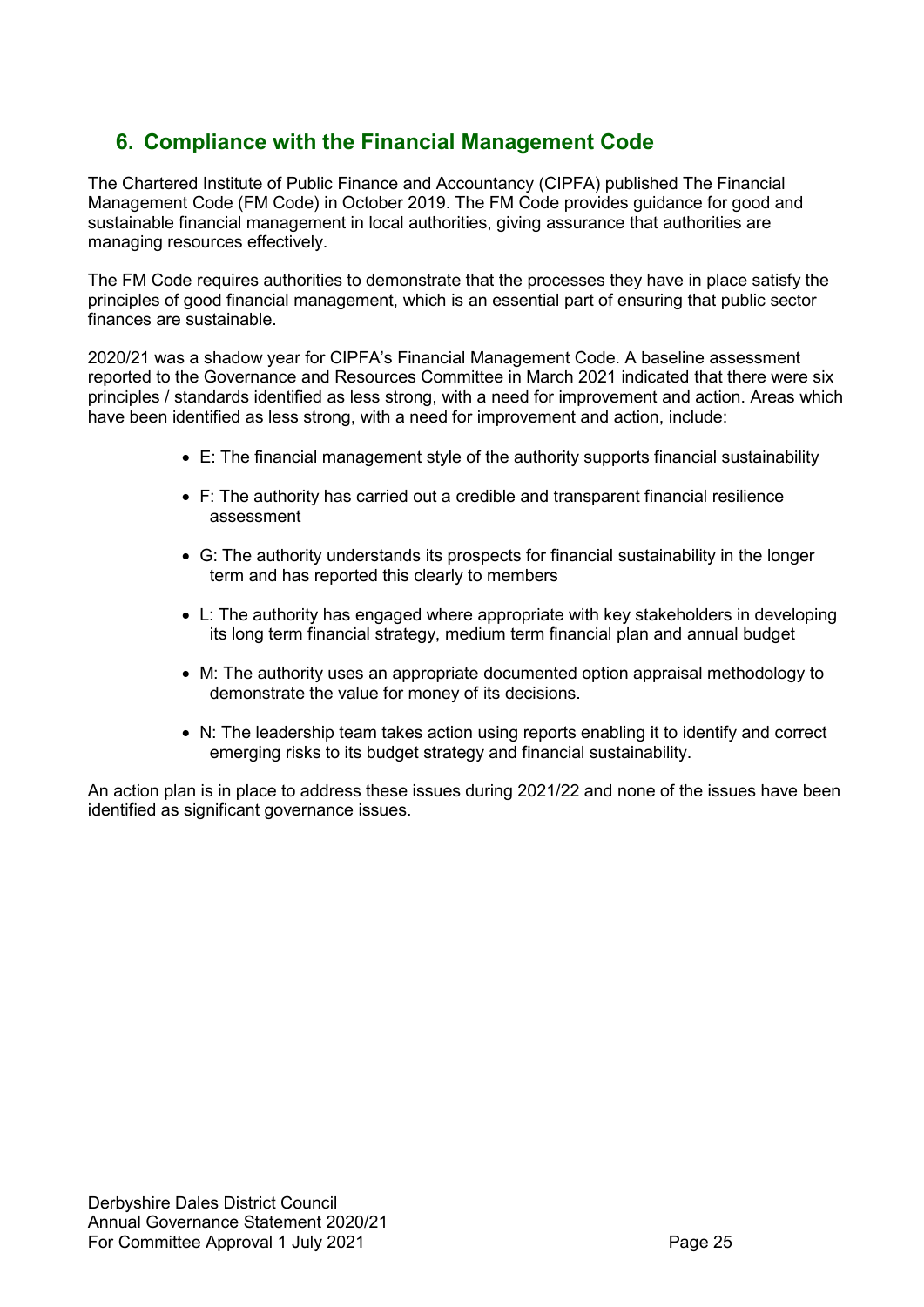# 7. Significant governance issues and action plan

### a) Update on issues raised in last year's (2019/20) Annual Governance Statement

|                | <b>Issue</b>                                                                                                                            | Action Identified in last year's statement                                                                                                                                                                                                                                                                                                                                                            | Outcome                                                                                                                                                                                                                                                                         | <b>Lead Officer</b>                                                                                                                                  |
|----------------|-----------------------------------------------------------------------------------------------------------------------------------------|-------------------------------------------------------------------------------------------------------------------------------------------------------------------------------------------------------------------------------------------------------------------------------------------------------------------------------------------------------------------------------------------------------|---------------------------------------------------------------------------------------------------------------------------------------------------------------------------------------------------------------------------------------------------------------------------------|------------------------------------------------------------------------------------------------------------------------------------------------------|
|                | There is a budget gap for<br>future years as identified<br>in the Medium Term<br>Financial Plan.                                        | Ensure that there are effective processes to<br>manage and monitor budgets and to plan and<br>monitor savings. Update the Medium Term<br>Financial Plan to address the budget gap for<br>future years.                                                                                                                                                                                                | Balanced budget set for 2021/22.<br>General Reserve and/or Funding<br>Uncertainties Reserve would be<br>sufficient to finance expected budget<br>shortfall, if required. Implementation of<br>savings is on hold, pending the<br>outcome of the government's funding<br>review. | <b>Director of Resources</b>                                                                                                                         |
| $\overline{2}$ | An internal audit review<br>has identified that our<br>arrangements for asset<br>management need to be<br>strengthened                  | Implement the outstanding recommendations of<br>the Internal Audit Review:<br>Regular meetings of the Corporate<br>Property Group, with minutes;<br>Regular monitoring of progress against<br>the Asset Management Plan to be<br>undertaken by the Corporate Property<br>Group;<br>Reconcile assets of the property and<br>financial systems and use a common<br>property identifier on both systems. | The Corporate Property Group<br>has met during 2020/21;<br>Monitoring is taking place;<br>The reconciliation of assets has<br>not yet been completed.                                                                                                                           | Director of Regulatory<br><b>Services</b>                                                                                                            |
| $\mathfrak{S}$ | A review of employee<br>and member training has<br>identified that our<br>arrangements for<br>mandatory training<br>should be improved. | A comprehensive programme of mandatory<br>training for all employees and members should<br>be delivered in 2020/21.                                                                                                                                                                                                                                                                                   | Deferred to 2021/22 due to pandemic<br>workloads. Programmes for members<br>and employees are being developed in<br>2021/22.                                                                                                                                                    | The Corporate<br>Leadership Team with<br>support from the<br><b>Human Resources</b><br>Manager;<br>The Member<br><b>Development Working</b><br>Group |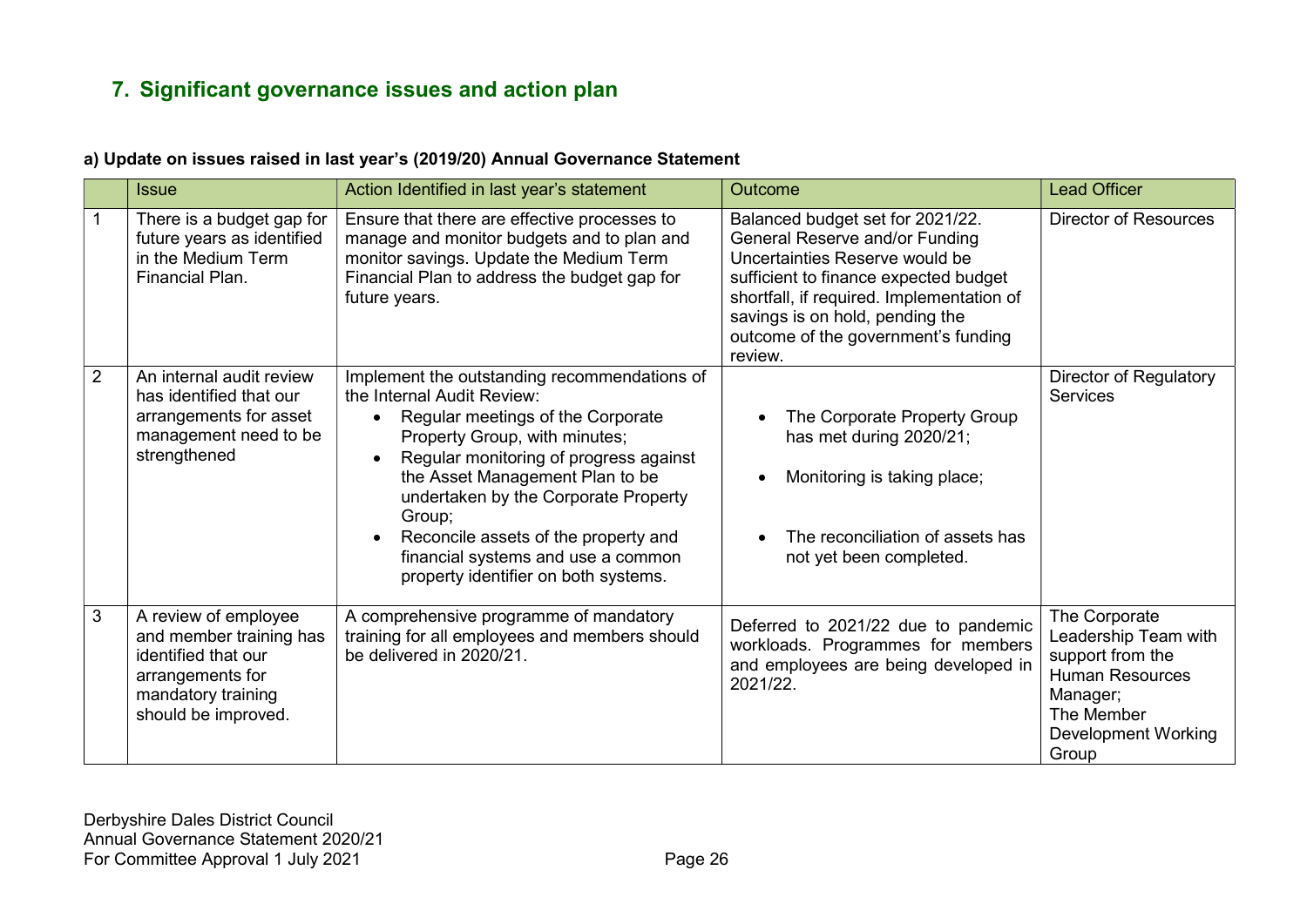# b) Annual Governance Statement issues arising from 2020/21 review, to be actioned in 2021/22

|                | <b>Issue</b>                                                                                                                            | Action                                                                                                                                                                                                                          | <b>Expected Outcome</b>                                                                                                                                                                                                     | <b>Lead Officer</b>                                                                                                                                                | <b>Target Date</b>                                                                                                                     |
|----------------|-----------------------------------------------------------------------------------------------------------------------------------------|---------------------------------------------------------------------------------------------------------------------------------------------------------------------------------------------------------------------------------|-----------------------------------------------------------------------------------------------------------------------------------------------------------------------------------------------------------------------------|--------------------------------------------------------------------------------------------------------------------------------------------------------------------|----------------------------------------------------------------------------------------------------------------------------------------|
|                | There is a budget gap for<br>future years as identified<br>in the Medium Term<br>Financial Plan.                                        | Ensure that there are effective processes<br>to manage and monitor budgets and to<br>plan and monitor savings.<br>Review position following outcome of<br>government's reviews of fair funding and<br>business rates retention. | Balanced budget for 2022/23 and<br>Medium Term Financial Plan to be<br>updated (following the 2022/23 Local<br>Government Finance Settlement) to<br>address budget gap for future years.                                    | Director of<br><b>Resources</b>                                                                                                                                    | Updated<br><b>Medium Term</b><br><b>Financial Plan</b><br>&<br><b>Balanced</b><br><b>Budget for</b><br>2022/23:<br>by 10 March<br>2022 |
| $\overline{2}$ | An internal audit review<br>has identified that our<br>arrangements for asset<br>management need to be<br>strengthened                  | Address the outstanding<br>recommendation to reconcile assets of<br>the property and financial systems and<br>use a common property identifier on both<br>systems.                                                              | Completion of reconciliation                                                                                                                                                                                                | Director of<br>Regulatory<br>Services and<br>Director of<br><b>Resources</b>                                                                                       | 31 March<br>2022                                                                                                                       |
| 3              | A review of employee<br>and member training has<br>identified that our<br>arrangements for<br>mandatory training<br>should be improved. | A comprehensive programme of<br>mandatory training for all employees and<br>members should be delivered in 2020/21.                                                                                                             | Delivery of comprehensive programme<br>of mandatory training for all employees<br>and members                                                                                                                               | The Corporate<br>Leadership<br>Team with<br>support from the<br>Human<br>Resources and<br>Payroll<br>Manager;<br>The Member<br>Development<br><b>Working Group</b> | 31 March<br>2022                                                                                                                       |
| $\overline{4}$ | An internal audit review<br>of data protection<br>arrangements has<br>identified areas where<br>improvements are<br>required.           | Address the implementation of<br>outstanding recommendations from the<br>internal audit review.                                                                                                                                 | Completion of the mandatory data<br>$\bullet$<br>protection training for all employees<br>and members<br>ICO<br>recommended<br>by<br>As<br>the<br>$\bullet$<br>for<br>redaction training<br>employees<br>should be provided | Data Protection<br>Officer &<br>Information<br>Governance<br>Officers                                                                                              | 31 July 2021<br>31 July 2021                                                                                                           |